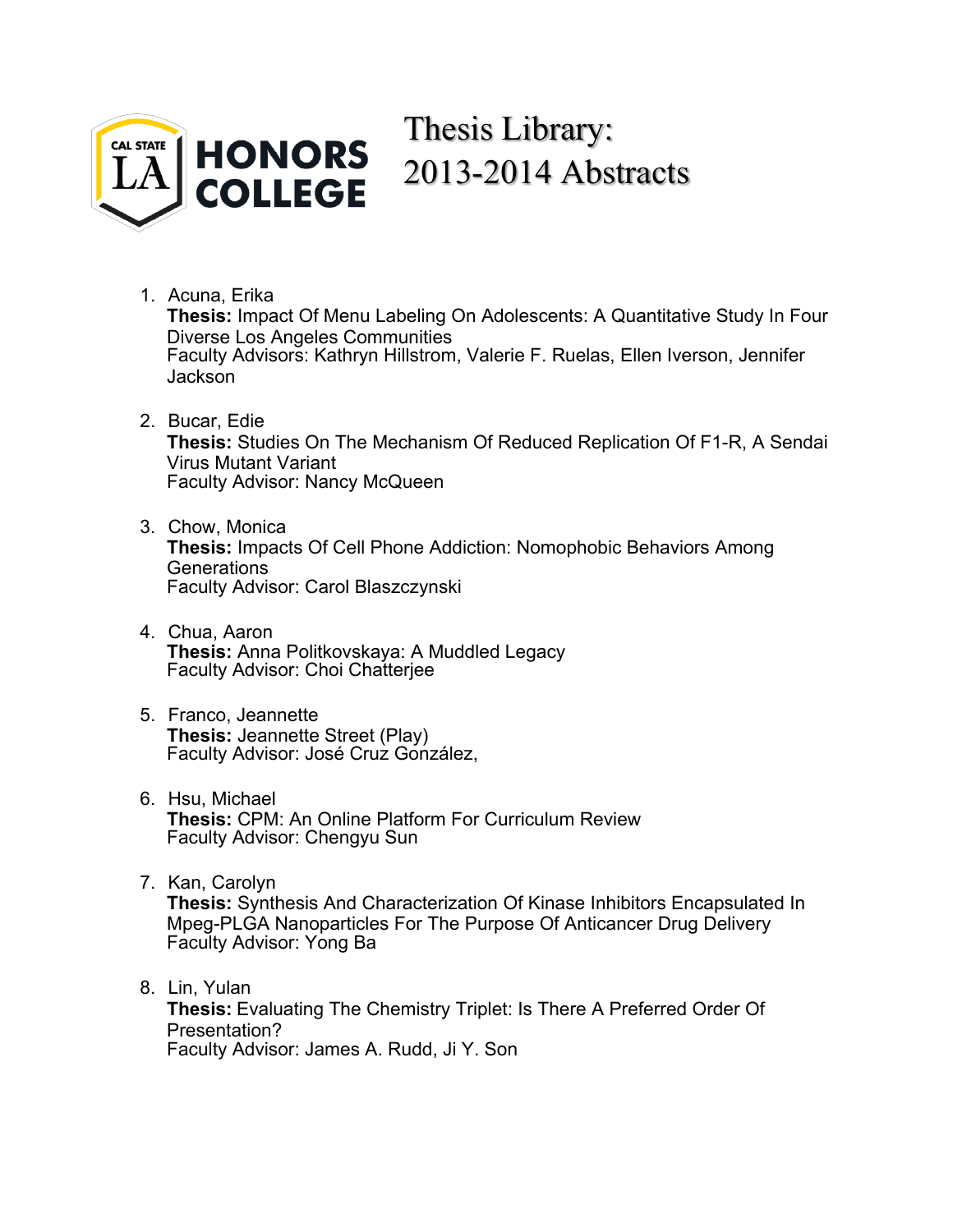9. [Matos, Julie](#page-13-0)

**Thesis:**An Empirical Investigation Of The Relationship Between Teacher's Gender And Self-Disclosure On Facebook And Perceived Credibility: Does A Teacher's Gender Affect The Relationship Of Self-Disclosure And Credibility Through Facebook?Faculty Advisor: Chunsheng Bai

10. [Olavarrieta, Moises](#page-14-0) **Thesis: I**dentity And Bias In Sorority Members Faculty Advisor: Jessica Bodoh-Creed

11. [Pham, Annie](#page-15-0) **Thesis:** Epistatic Analysis Of Wdr68 And Endothelin-1 In First Arch Patterning In Danio Rerio Faculty Advisor: Robert Nissen

12. [Pomirchy, Michael](#page-17-0) **Thesis:** Theoretical Perspectives On Minimum Wage Legislation: Neoclassical, Institutional, And Marxian Faculty Advisor: Michael McLendon

13. [Sabin, Susanna](#page-19-0) **Thesis:** Tracing The Origin Of Tuberculosis: An Integrated Paleopathological **Perspective** Faculty Advisor: Elizabeth Miller

14. [Serrano, Ivan](#page-22-0) **Thesis:** Effects Of Music Tempo On Resistance Training Performance Faculty Advisor: Dana Ryan

15. [Vela, Tatiana](#page-23-0) **Thesis:** Determining Whether Wdr68 Is Required For Bmp Signaling In The 293t Cell Line Faculty Advisor: Robert Nissen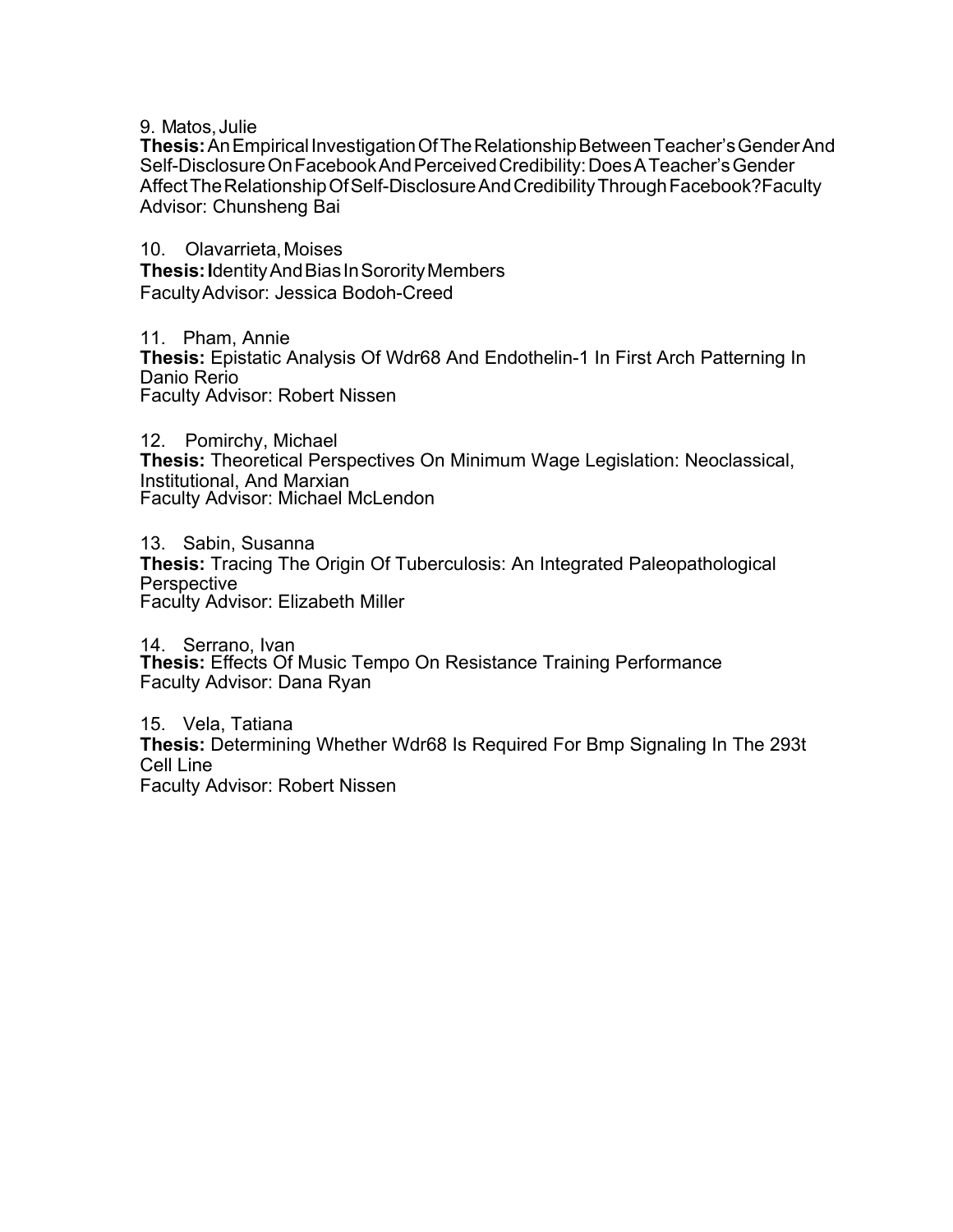<span id="page-2-0"></span>Impact of Menu Labeling on Adolescents: A Quantitative Study in Four Diverse Los Angeles Communities

> Erika Acuna Kathryn Hillstrom, EdD Valerie F. Ruelas, MSW Ellen Iverson, MPH Jennifer Jackson, MPH

Children's Hospital Los Angeles Committee on Clinical Investigations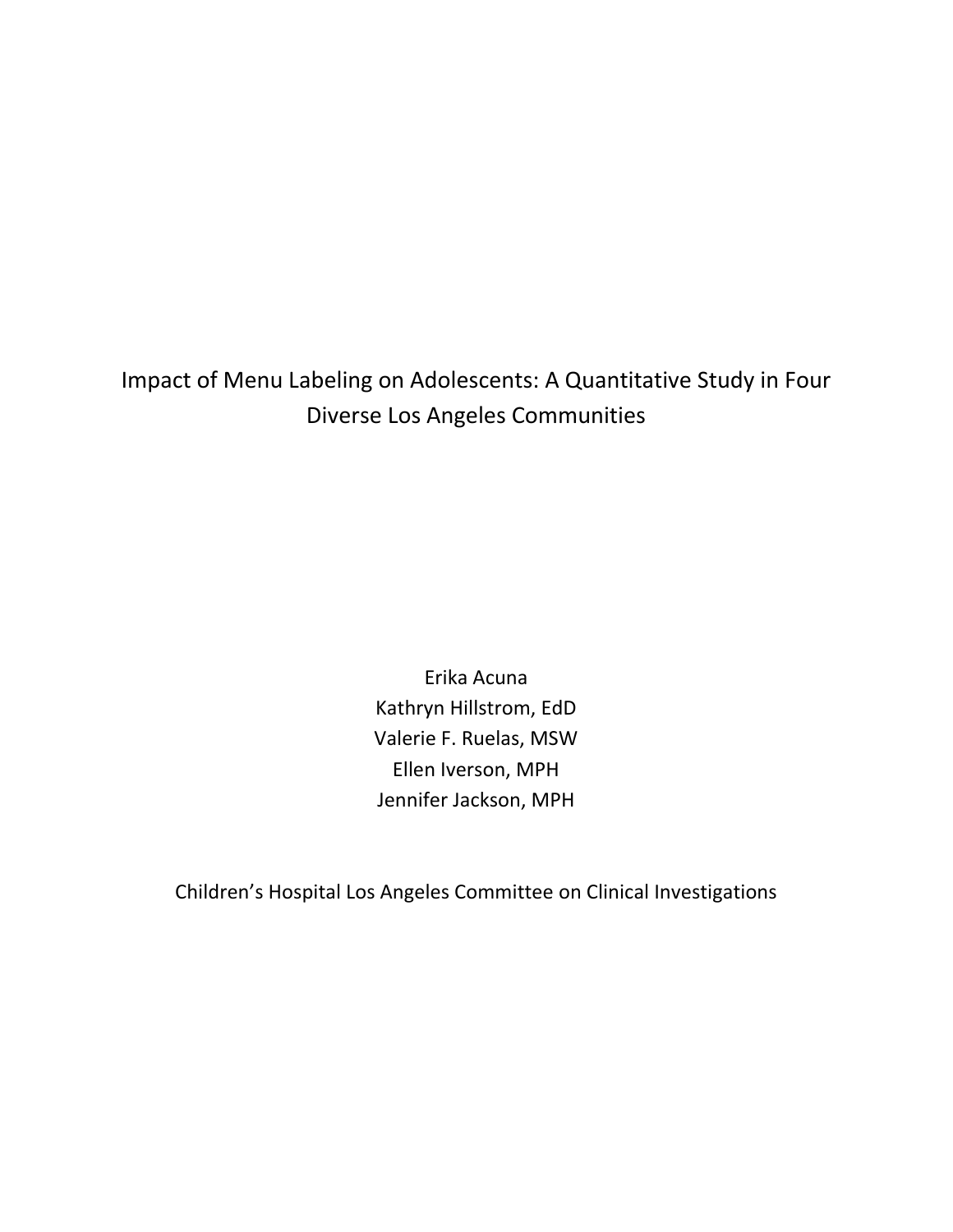**ABSTRACT**: The impact of calorie menu labeling on consumers in unclear, especially when comparing communities with significant differences in rates of obesity and access to healthy food choices. This study evaluated the impact of the new Federal Menu Labeling Law on adolescence menu selection in Los Angeles County in four communities with different sociodemographic profiles. Two of the communities, South LA and East LA, are described as lowincome and have high rates of obesity, as well as high concentrations of fast food venues compared to Manhattan Beach and Culver City, who are high and medium-income areas and whose rates of obesity and number of fast food venues are much lower. A quantitative intercept study using exit surveys assessed the impact of menu labeling on adolescent consumers of two fast food chain restaurants in the four communities. A total of 508 intercept surveys over a 10 month period were collected at McDonalds and Taco Bell locations. In all four communities, about half of adolescents noticed the caloric information and of those who noticed, only 13% of adolescents let the information influence their order. This information was found confusing by 15.4% of respondents. Despite the availability of caloric postings, other factors were more important when it came to ordering such as taste, price and allowance. This study suggests that making the decision to eat at particular fast food restaurants were to socialize and influenced by location of restaurants and adolescent allowance. Education about calories and the understanding of how to use the information is key to making better food choices in fast food restaurants; with basic nutrition knowledge about the information, menu labeling may be more effective.

Key words: menu labeling, Affordable Care Act, calorie postings, adolescents, low-income communities, high-income communities, obesity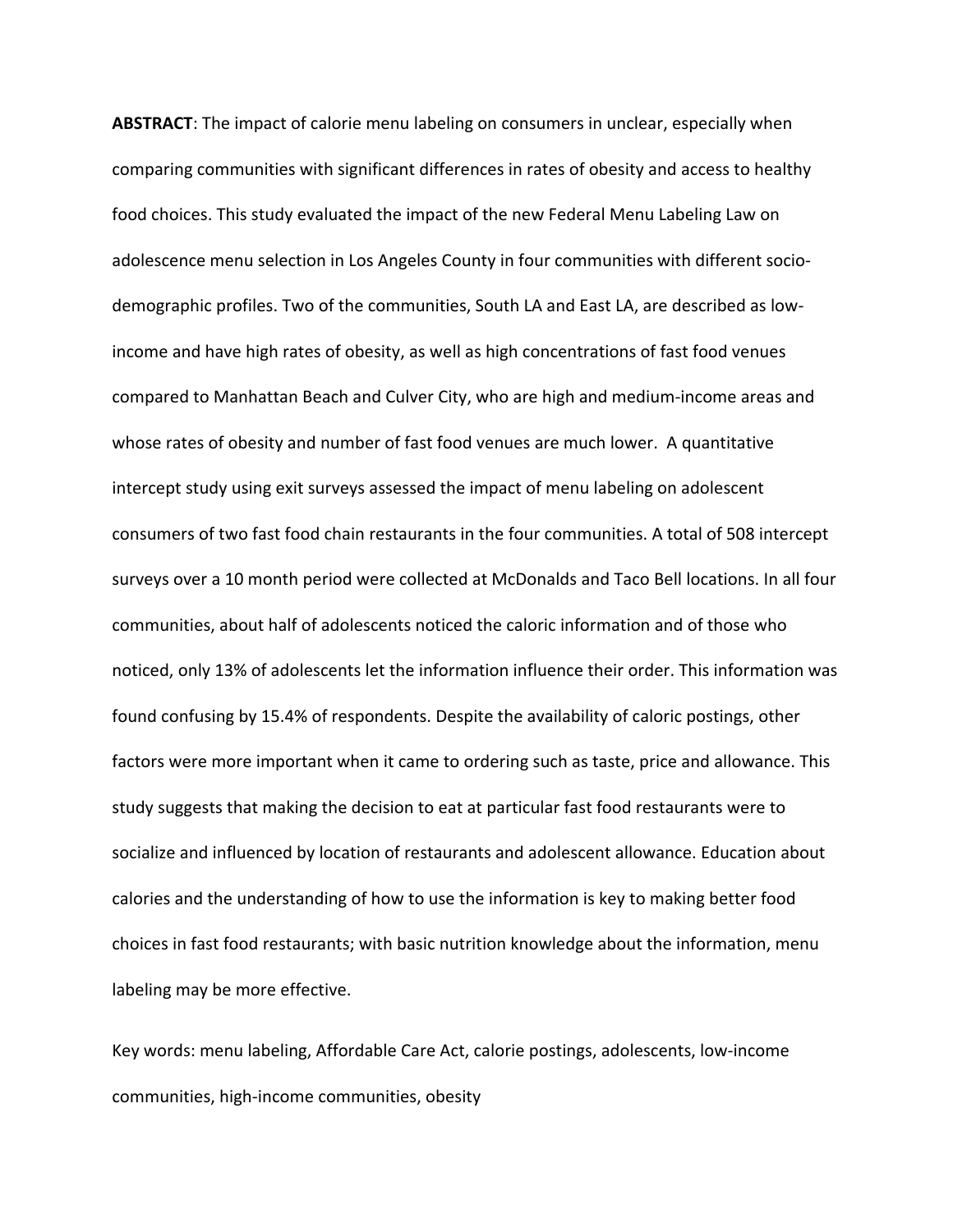# <span id="page-4-0"></span>STUDIES ON THE MECHANISM OF REDUCED REPLICATION OF F1-R, A SENDAI VIRUS MUTANT VARIANT

#### By

# Edie Brita Bucar

Sendai virus (SeV), a negative, single-stranded RNA virus that causes a respiratory tract infection in rodents, serves as a model for human respiratory tract infections. In addition to wildtype (wt) SeV, our lab studies a mutated variant, F1-R, which causes a systemic infection in rodents. Sequencing of F1-R has shown ten mutations leading to amino acid changes in the virus. To determine which mutations are associated with the phenotypic changes of F1-R, reverse genetics viruses (RGV) that contain combinations of the F1-R mutations were created. RGV0 contains the same F and M gene mutations as F1-R but lacks both the P and the L gene mutations. Multicycle replication assays showed that RGV0 replicates better than F1-R, and animal studies suggest that it is more virulent than F1-R, while still retaining the ability to cause a systemic infection. Our lab hypothesizes that mutations in the P and/or L gene(s) cause reduced replication and decreased virulence of F1-R as compared to RGV0. Since the P gene codes for the C proteins, which regulate genome and anti-genome production levels, it is possible that a varied ratio of infectious anti-sense RNA, and non-infectious sense RNA produced and then packaged during viral assembly may be the possible cause of reduced replication in F1-R. The parent wt SeV strains for F1-R and RGVO do differ; F1-R evolved from wt Z, while RGV0 was derived from wt Fushimi. Thus, both wild-type strains must be included in the assays to account for strain differences. A newly synthesized reverse genetics virus, RGV22, contains the P mutation but not the L. The replication of this virus in comparison to the aforementioned SeV strains was performed in order to elucidate the role of the P mutation. It was found that RGV22 replicated like wt SeV, and did not show reduced replication like F1-R, indicating that the P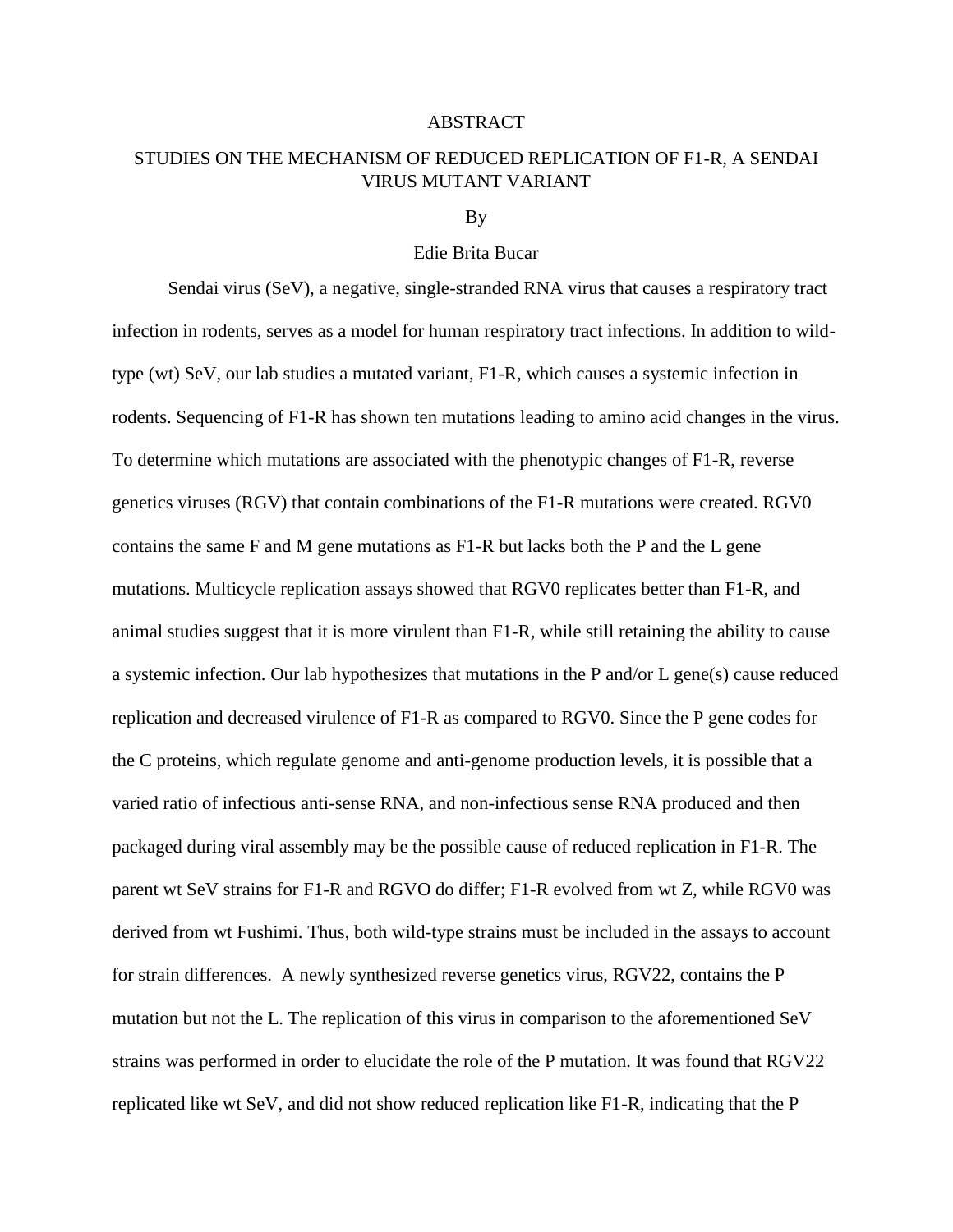mutation alone does not cause the reduced replication phenotype. Therefore, the L mutation is involved, either alone or in concert with the P mutation, in order to cause the reduced replication in F1-R. In order to further test the hypothesis that the reduced rate or F1-R production is due to a decrease in the negative sense (genomic) to positive sense (anti-genomic) RNA synthesis rate, a one-step qRT-PCR assay was developed in order to better quantify total virus produced by each of the strains. This was the foundation for a strand-specific two-step qRT-PCR assay in development to obtain a ratio of negative sense RNA and positive sense RNA viruses produced by each SeV. Once genomic to antigenomic RNA ratios are obtained for each virus, this will be used to validate the findings of the replication study, and will further test the hypothesized mechanism by which the P mutation may contribute to the reduced replication of F1-R.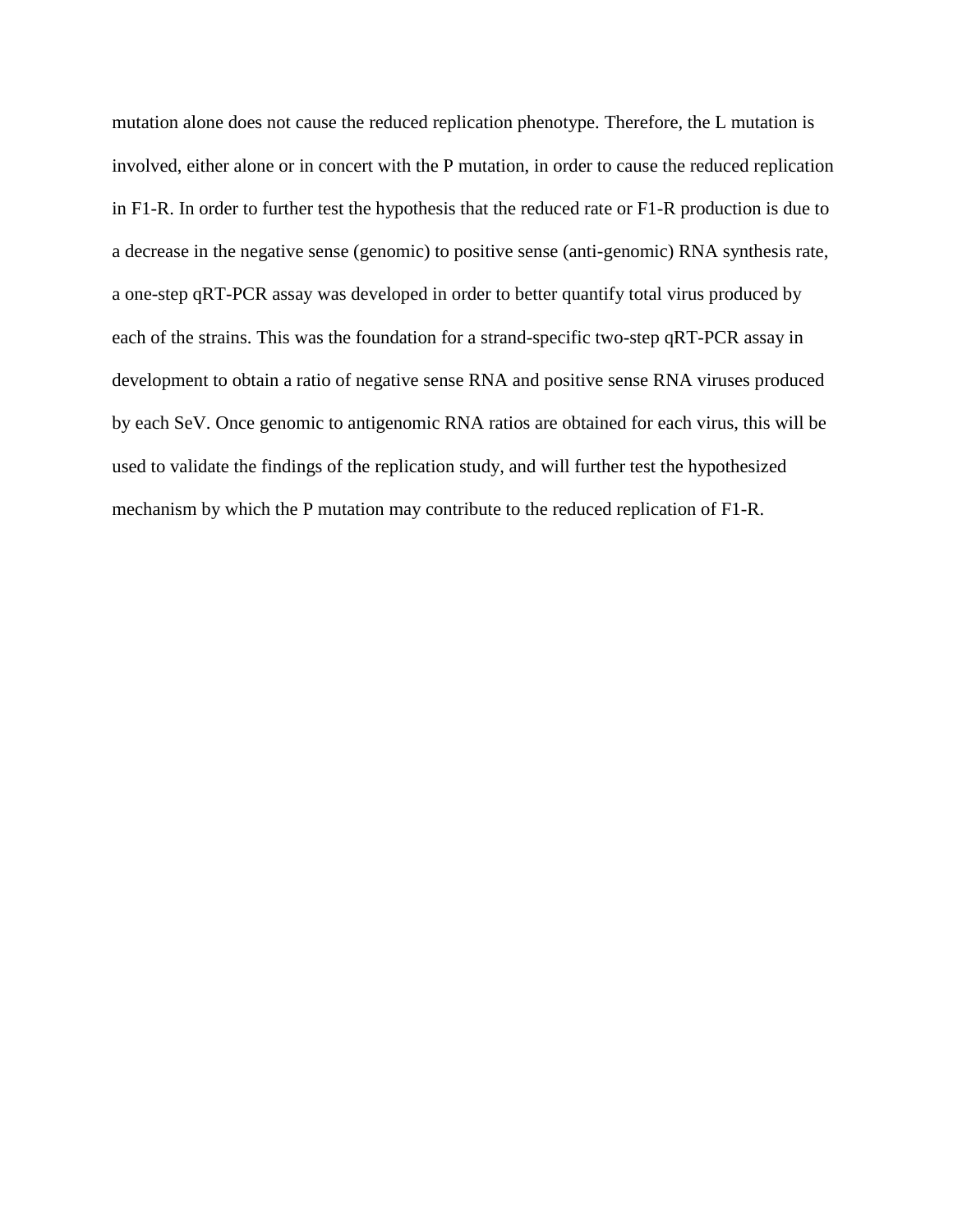<span id="page-6-0"></span>Impacts of Cell Phone Addiction: Nomophobic Behaviors among Generations

By

# Monica Ka Yun Chow

Many people are becoming increasingly dependent on mobile devices such as cell phones, laptops, and tablets. This dependency on cell phones and the overwhelming need to stay connected with society may have a potentially harmful impact on its users. The increased use of cell phones brings up issues in society such as texting or calling while driving, but far less attention has been paid to the new phenomenon of Nomophobia. Nomophobia, a term coined in 2011 by the UK based research-based organization called YouGov, describes an individual's phobia of losing their digital device. Nomophobes are disconnected from reality as they are focused on being connected through their cell phones. This dependency on cell phones contributes to social phobias and anxiety disorders. This thesis serves to identify and compare any differences among the effects of nomophobia on various generations including the Baby Boomers, Generation X, Y, and the Millennials.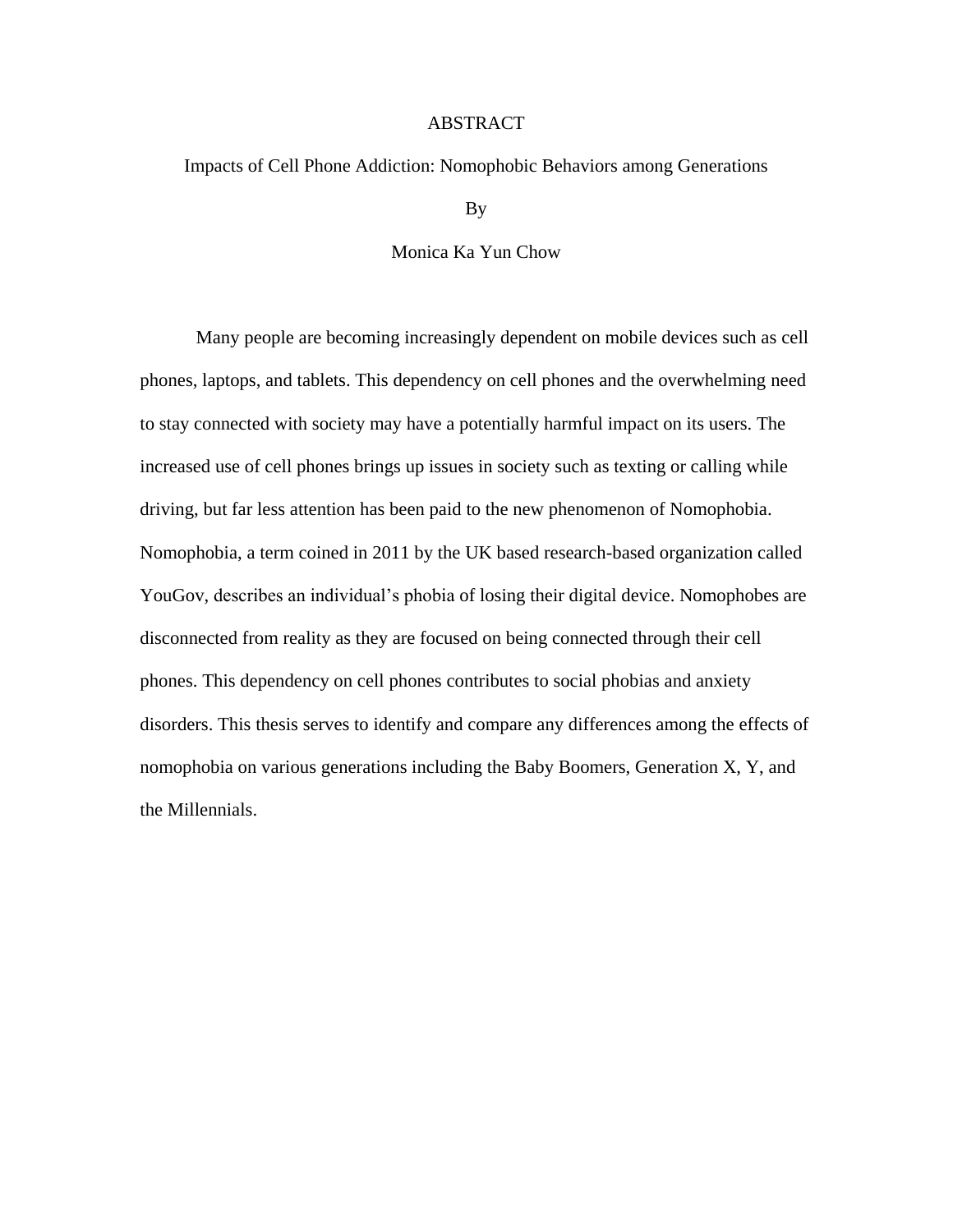# Anna Politkovskaya: A Muddled Legacy

#### By

# Aaron Bryan G. Chua

<span id="page-7-0"></span>On October 7, 2006 Anna Politkovskaya, a prominent Russian journalist, author, and human rights activist, was found dead in her apartment building, her body riddled with multiple bullet wounds inflicted at point-blank range.<sup>1</sup> Politkovskaya, aged 46 at the time of her death, was known as one of the most vocal critics of Russian President Vladimir Putin and for her extensive coverage of the  $2<sup>nd</sup>$  Chechen War (1999-present). While the international community was focused on the global War on Terror being waged in Iraq and Afghanistan, Politkovskaya strove to raise awareness of what the West, herein referring to the United States and the countries of Western Europe, associated with human rights abuses being committed in Chechnya by Russia's armed forces.<sup>2</sup>

Politkovskaya traveled for years throughout Chechnya, bearing full witness to the unfolding tragedy and carefully documenting the atrocities being committed in the region in the name of national security. She then traveled extensively abroad in an effort to make the world aware of the Putin regime's transgressions and to gather support to halt the violence and end the corruption.<sup>3</sup> Politkovskaya's coverage of the  $2<sup>nd</sup>$  Chechen War garnered her awards and acclaim from around the world and her advocacy for decisive action to resolve the plight of the Chechen and Russian civilians and soldiers had been

<sup>1</sup> C.J. Chivers. (2006, October 8). Journalist Critical of Chechen War is Shot Dead in Moscow. *New York Times.*

<sup>2</sup> Celestine Bohen. (2001, December 15). In Chechnya, Truth is a Dangerous Goal. *New York Times*.

<sup>3</sup> Anna Politkovskaya. (2003). *A Small Corner of Hell: Dispatches from Chechnya*. Chicago, Illinois: University of Chicago Press.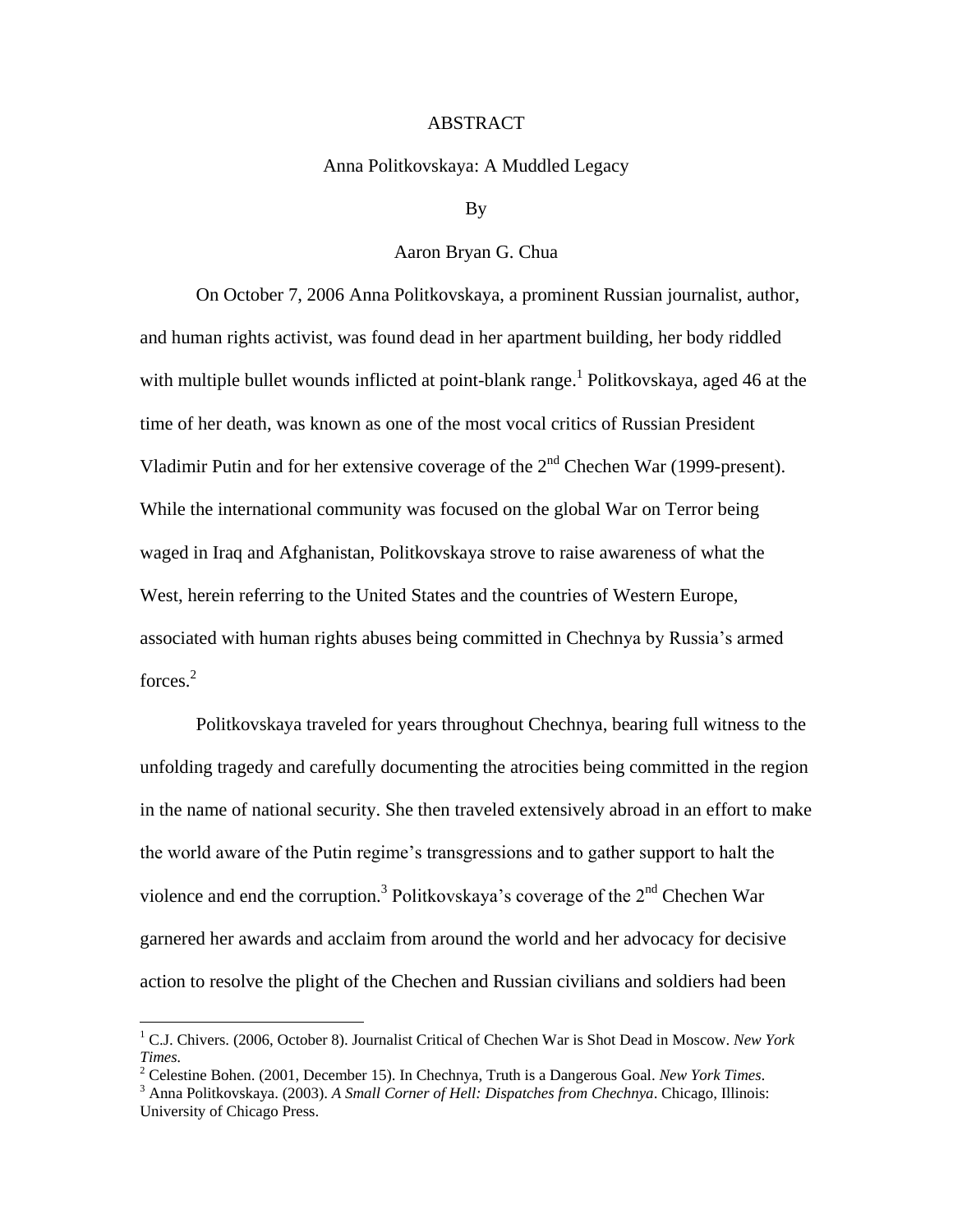lauded as inspiring by countries such as the United States, Great Britain, and France.<sup>4</sup> With such international renown, it would have been reasonable to expect that Anna Politkovskaya's death would have catapulted her cause, the exposure of the Putin regime's corruption and abdication of moral responsibility within Chechnya, to the forefront of the West's attention. It did not. While her murder has focused more attention on both President Putin, and his increasingly authoritarian policies within Russia, and on the spread of terrorism within Chechnya, it has not, as Politkovskaya would have hoped, drawn a similar amount of international attention to the cause she spent almost a decade covering. Given the circumstances surrounding her death, Politkovskaya's murder has increasingly been seen as politically motivated, her death construed as a tragic example of a government whose adherence to democratic ideals has always been questionable.<sup>5</sup>

<sup>4</sup> Emma Gilligan. (2010). *Terror in Chechnya*. Princeton, New Jersey: Princeton University Press. (150- 153).

<sup>5</sup> Anna Kordunsky. (2012, November 10). Russia: Message Behind a Killing. *New York Times*.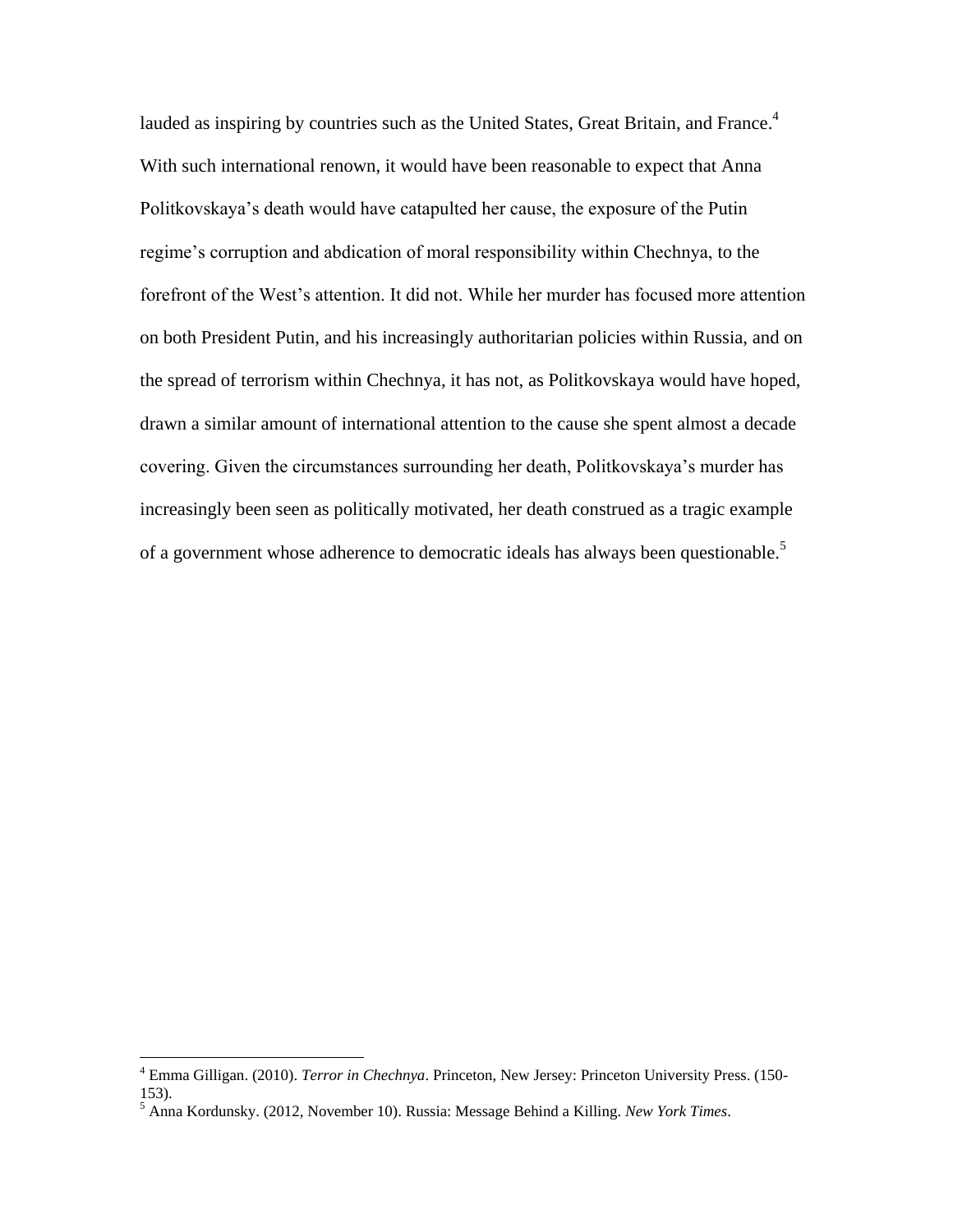# <span id="page-9-0"></span>*Abstract/Introduction:*

# *Jeannette Street* by Jeannette Franco

Theater is an art form that can guide us and make us reflect on the human condition. Theater is therapy, theater is a catalyst for social change, theater is a social study, and theater is a culture creator. These are the practical applications I have observed and have used to create my art, during my undergraduate studies as a Music, Theatre Arts and Dance student at California State University, Los Angeles. There are a myriad of artists who have developed works to challenge the status quo and have caused social change through their work. Some have made their art by taking on the challenge of making human relations a dialogue, so that both parties can hear arguments and reflect. They give arguments pause so that people may see, through theater, all sides of an argument. Artists like Anna Deavere Smith with her one-woman show *Twilight: Los Angeles*, Luis Valdez and the Teatro Campesino with their vignettes challenging Latino stereotypes in *Los Vendidos*, Augusto Boal's empowering people with *Theater of the Oppressed*, The Tectonic Theater Project's *The Laramie Project* and all of Bertolt Brecht's works have been some of the examples I explored to create my art, especially as I took on the challenge of developing my thesis. I wrote a play that brings together the ideas of theater as therapy, theatre as catalyst for social change and theater as a reflection on society. Through my studies I was able to create my play *Jeannette Street* that deals with familial relations, identity search, and immigration policy. The process I underwent was one of research of past productions with similar concerns, interviewing the subjects of the play, transcribing, translating, journaling, writing a play, and recording the process so that it may be replicated for future oneperson shows.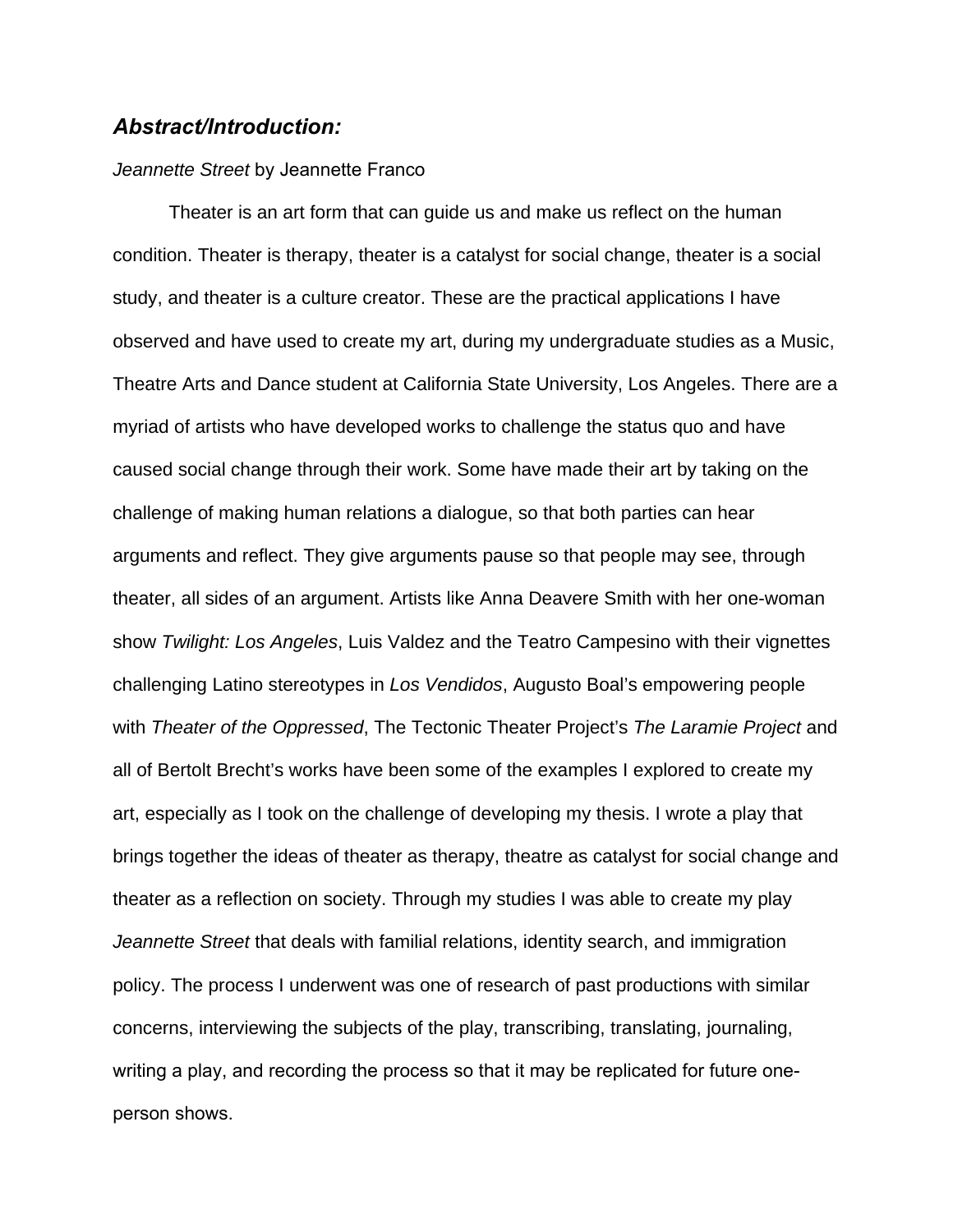# CPM: An Online Platform for Curriculum Review

#### By

## Michael Hsu

<span id="page-10-0"></span>CPM is a web-based online platform developed for use in the curriculum review process at California State University, Los Angeles (CSULA) on behalf of the Office of Semester Conversion and the Office of Undergraduate Studies.

CPM provides a system infrastructure consists of a site hierarchy for colleges departments completed with curriculum proposal repositories for current and archived proposals, providing metadata, organization, and different views and access. Building on top of the aforementioned components, a Curriculum review workflow facilitates the very complex curriculum review process with many steps and different requirements from various parties involved. By using CPM, faculties can access previously approved proposals, create and upload new proposals, submit them for review, and receive automatic email notifications throughout the process.

The project began in fall 2012 as a senior design project. This thesis continues the work and finished implementation of the major features by late March 2014. Currently it is in operational use by all colleges/offices/committees involved in the curriculum review process. New features are continuously being added to the system as requested.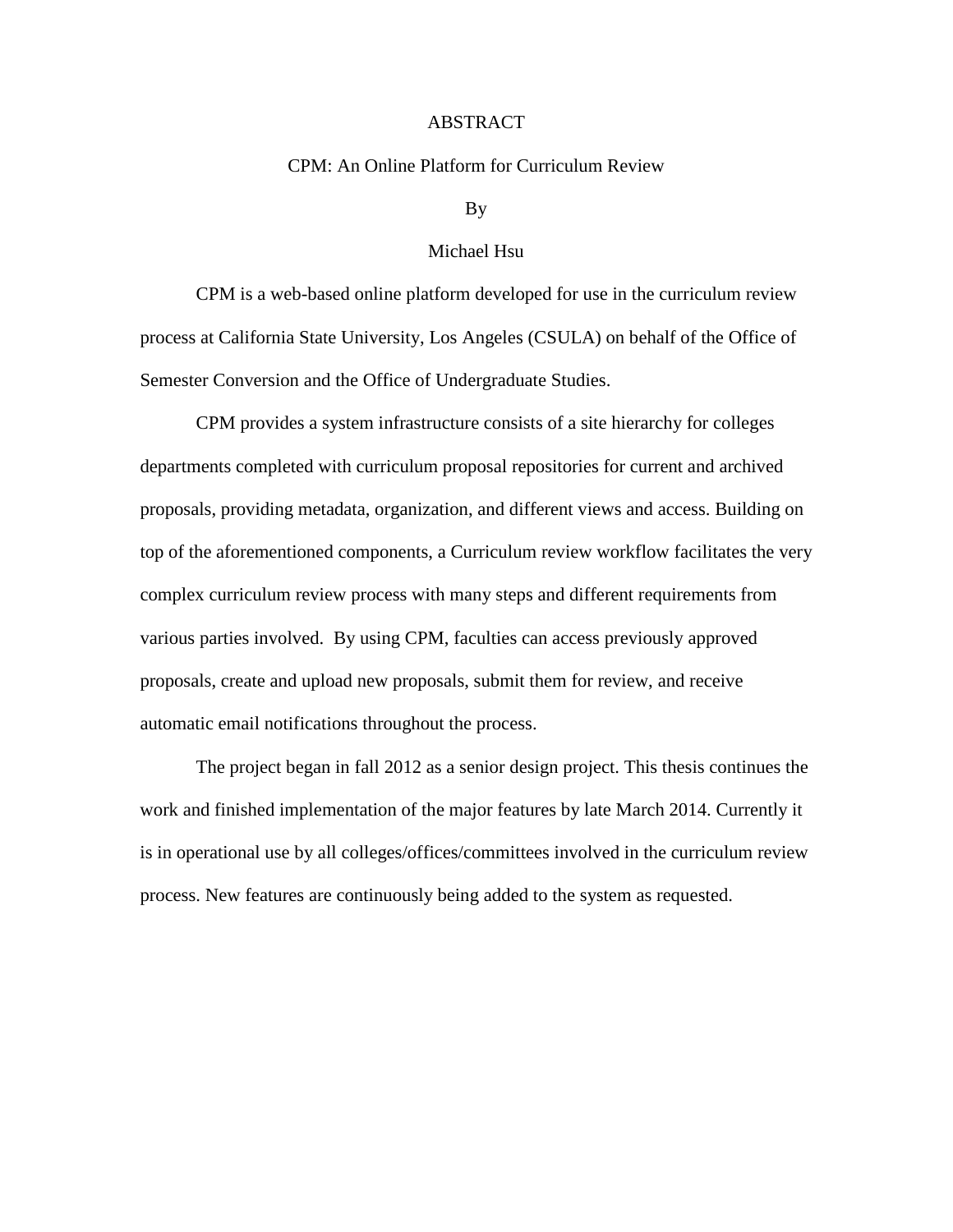# <span id="page-11-0"></span>Synthesis and Characterization of Kinase Inhibitors Encapsulated in mPEG-PLGA Nanoparticles for the Purpose of Anticancer Drug Delivery

By

# Carolyn Kan

mPEG-PLGA (methoxy poly(ethylene glycol)- poly(lactic-co-glycolic acid) is an amphiphilic biocompatible polymer which can form nano-scale micelles, or nanoparticles (NPs), in aqueous environments. Hence, hydrophobic drugs are readily encapsulated within the hydrophobic cores of the NPs. In cancer therapies, NPs of the right size are found to passively accumulate at solid tumor sites through the enhanced permeability and retention (EPR) effect. This is because angiogenesis generates vessels with fenestrations of 600-800 nm in diameter, and tumors also generate impaired drainage systems. Therefore, mPEG-PLGA NPs are promising for targeted delivery of potent hydrophobic anticancer drugs. The hydrophobic compound, Sorafenib, was chosen for this study because it is a kinase inhibitor and has been approved to treat renal cancer and hepatocellular carcinoma. The objective of this study is to find the experimental methods and conditions to encapsulate Sorafenib in mPEG-PLGA NPs with optimized size, drug loading levels, and drug release profile. In addition, cytotoxicity assays have also been performed to determine its viability in cell lines.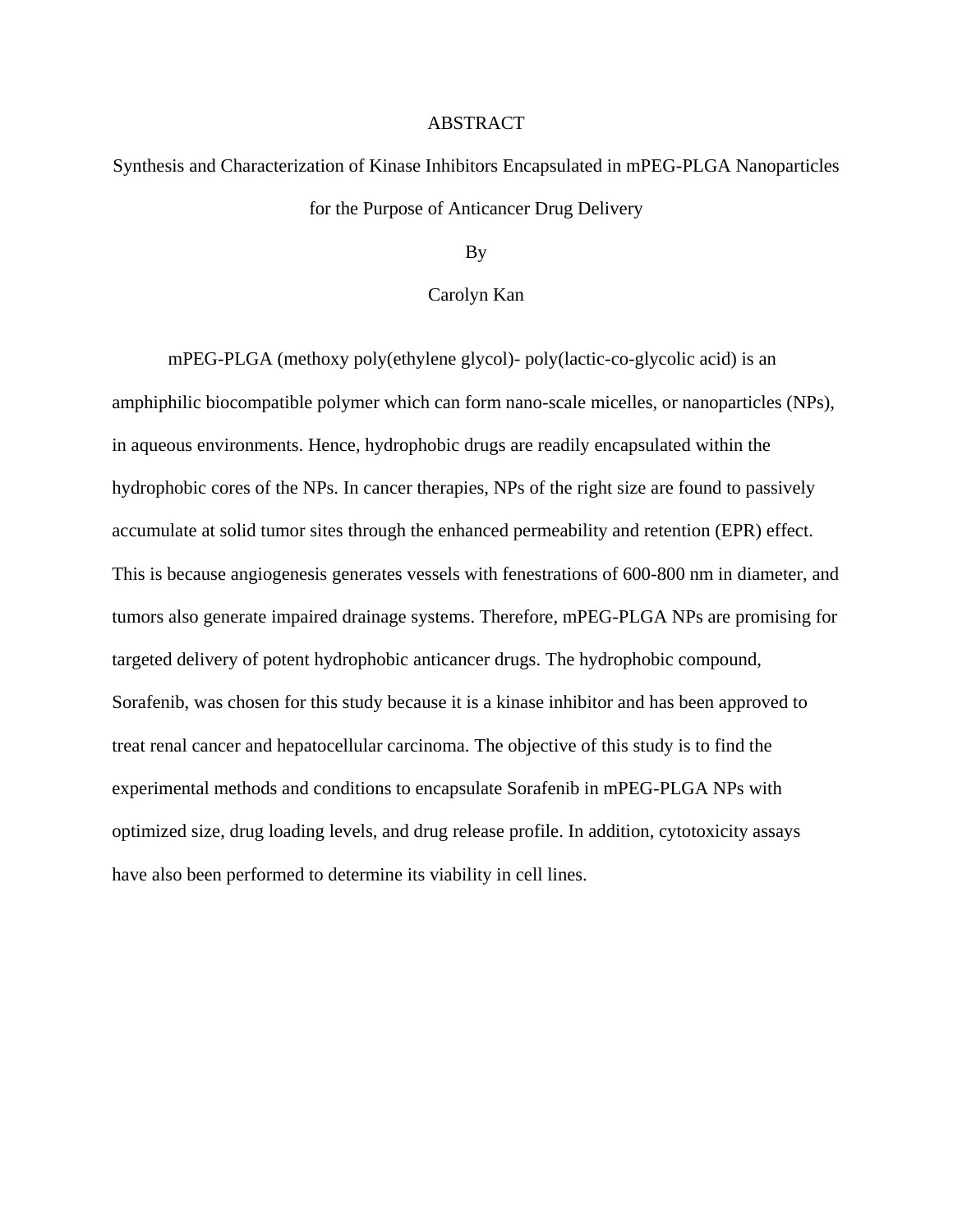# Abstract

<span id="page-12-0"></span>Evaluating the chemistry triplet: Is there a preferred order of presentation?

by

#### Yulan Ingrid Lin

In the teaching and learning of chemistry, the chemistry triplet of macroscale, nanoscale, and symbolic are different representations of chemical phenomena. Experts in chemistry manipulate, interact with, and navigate the three different representations better than novices. The learning theory of concreteness fading predicts that abstract concepts are best learned by presenting examples that progress from concrete to abstract. Thus, we expected that the preferred order of presenting examples when teaching would be (1) macroscale, (2) nanoscale, and (3) symbolic. After being presented with varied sequences of instructional videos, undergraduate students in psychology courses were assessed on their ability to navigate the chemistry triplet. The data were analyzed to assess whether students should first be presented with abstract or concrete examples, and whether a particular progression facilitates student learning. The results of this study may contribute both to pedagogical theory and classroom instruction.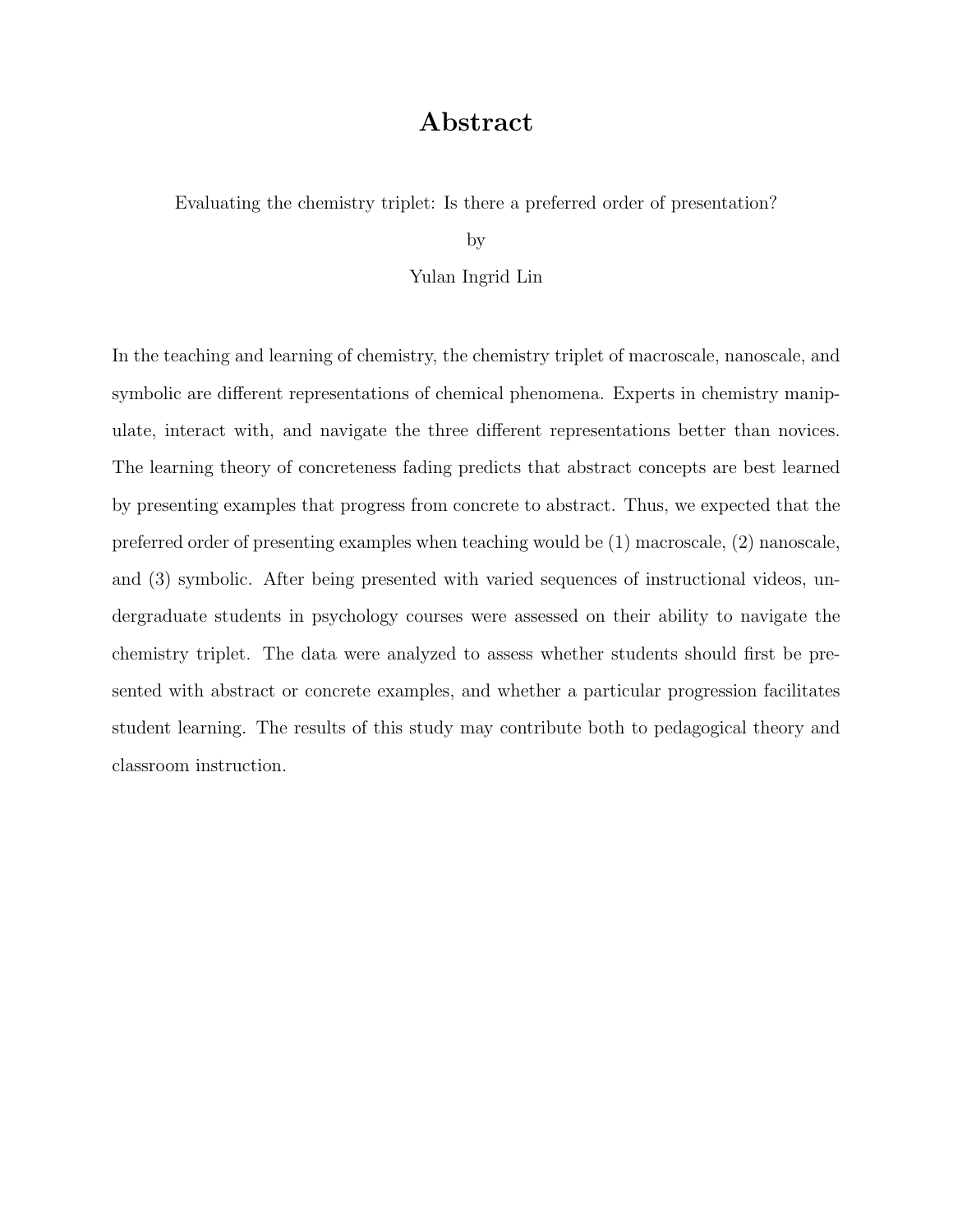<span id="page-13-0"></span>*Abstract:* Credibility is often thought of as the most important variable that effects the student-teacher relationship. Furthermore, credibility has been shown to be enhanced within the classroom through teacher self-disclosure. With the proliferation of computer mediated communication in the classroom, more and more instructors are turning to this new medium as a way to communicate with their students and classrooms. Facebook is one way that instructors choose to stay in contact and communicate with students. This platform allows for a new and unique way to self-disclose personal information and could alter the perception of credibility through this mediation versus face-to-face disclosure. Some research has shown that the higher the level of self-disclosure, the more credible the teacher was perceived. Extending the research of J.P. Mazer et al (2009), this study aims to test for any perceived differences in a teacher's gender and self-disclosure on Facebook. Using a sample of 54 students pulled from lower-division communication courses this study employs the use of two fictitious instructor Facebook pages – one of a female the other a male – then operationalizes credibility using McCroskey and Teven's 18 point bipolar adjective credibility measurement (1999). Based upon research that shows gender can alter individual's perceptions of credibility in various contexts, we hypothesize that there will be a significant impact between gender and credibility through self-disclosure on Facebook.

An Empirical Investigation of the Relationship between Teacher's Gender and Self-

# Disclosure on Facebook and Perceived Credibility:

Does a teacher's gender affect the relationship of self-disclosure and credibility through

Facebook?

By

Julie Matos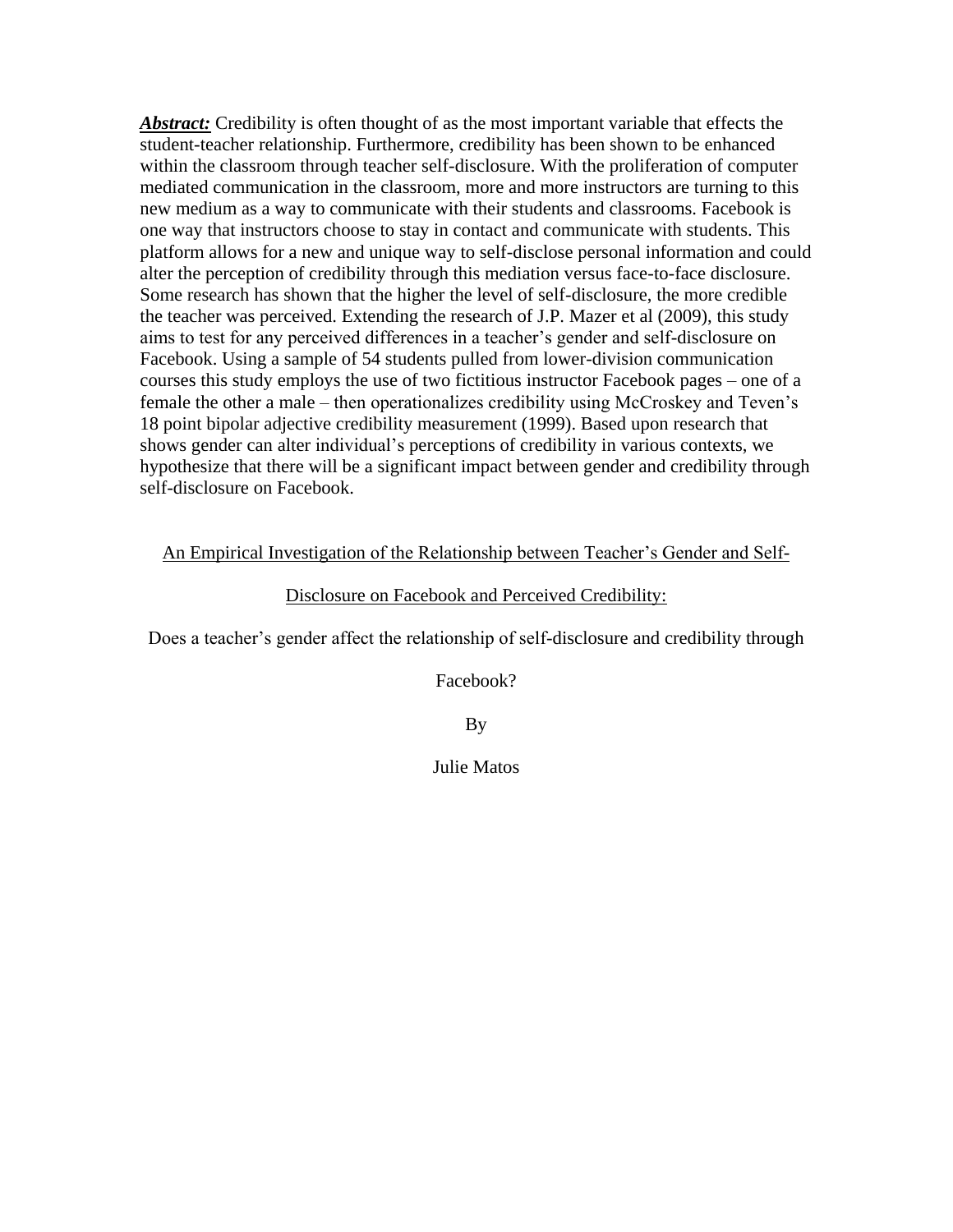# Identity and Bias in Sorority Members

# By

# Moises Jesus Olavarrieta

<span id="page-14-0"></span>This study examines the influence that sorority affiliation has on the identity of a college student and how membership influences perception of members from different sororities. A brief history of fraternities and sororities in relation to the history of universities in America is presented starting from the colonial period. This study is significant because it is relevant to the over 9.6 million fraternity and sorority members across the United States and to the universities that host these students. It also contributes to the relatively little research done in this field. Existing studies explore the role that fraternity and sorority affiliation plays on members in terms of self identity, personal development, social lifestyle, and even on ethnic identity. However, there has been very little research on self-identity and member perception among sorority members. This research uses a variety of theoretical models in order to define what identity and bias are, gain a better understanding of sororities, better develop interview questions, and to predict what the responses of sorority members will be. Important results included finding no major differences in self identity across historically ethnic sororities; sororities pressured their members to maintain positive relationships with other sororities; and the new member process was often the only source of information for other sororities, which resulted in a misunderstanding of the values of other sororities.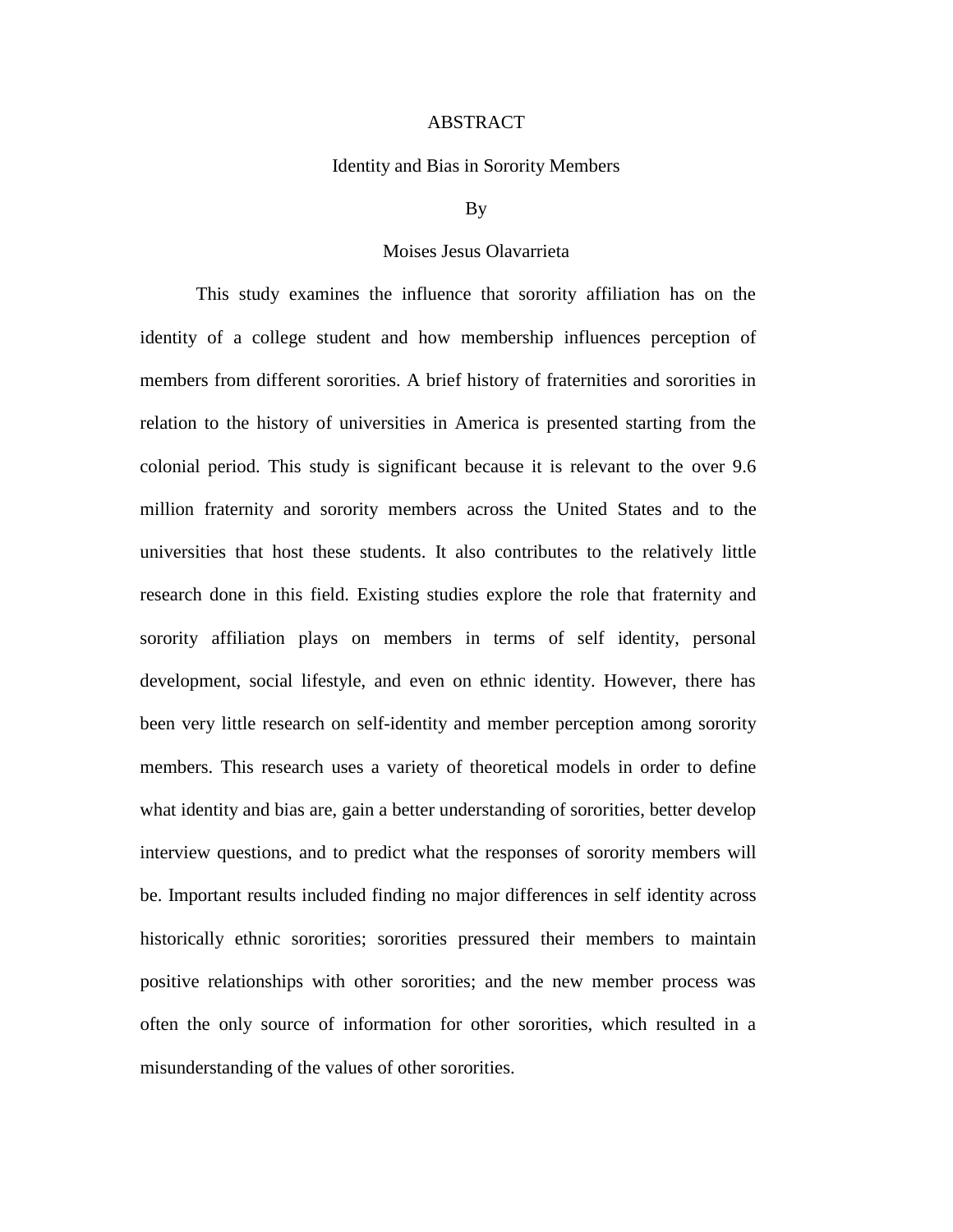<span id="page-15-0"></span>Epistatic analysis of *wdr68* and *endothelin-1* in First Arch Patterning in Danio Rerio

# By

# Annie Pham

Craniofacial defects are among the most common human birth defects. Both *wdr68* and *endothelin-1* (*edn1*) are essential for lower jaw formation in zebrafish. The fact that *wdr68* is required for the expression of *edn1* supports a model in which the sole function of *wdr68* in lower jaw formation is the induction of *edn1* expression. If the model is true, then I should see rescue of lower jaw formation in *edn1* mRNA-injected animals homozygous for the loss of function *wdr68hi3812* allele that otherwise lack *wdr68* function. Specifically, I hypothesized that *edn1* mRNA injection into *wdr68hi3812/hi381*<sup>2</sup> zebrafish embryos will at least partially rescue lower jaw patterning and formation. The assays used to assess the outcome of the experiments were alcian blue cartilage staining and in situ hybridization techniques. I found that the rescue of the Meckel's cartilage failed in alcian blue stained *edn1cds* mRNA injected Wdr68<sup>hi3812/+</sup> incrossed embryos. 35% of *edn1cds* mRNA injected embryos lacked the Meckel's cartilage. This was 10% higher than expected based on Mendelian ratios (25%) for mutant offspring of incrossed heterozygotes. Using an assay with an earlier developmental endpoint, partial rescue was seen by in-situ hybridization with antisense *dlx6a* RNA in *edn1cds* mRNA and pCS2-edn1cds + pCS2-GFP plasmids injected embryos. However, through *dlx6a*  ISH analysis of *edn1cds* mRNA injected wildtype genotyped embryos I found evidence suggesting a non-canonical pathway in the zebrafish. This proposed non-canonical pathway led to downregulation of *dlx6a* expression in medial regions of the first and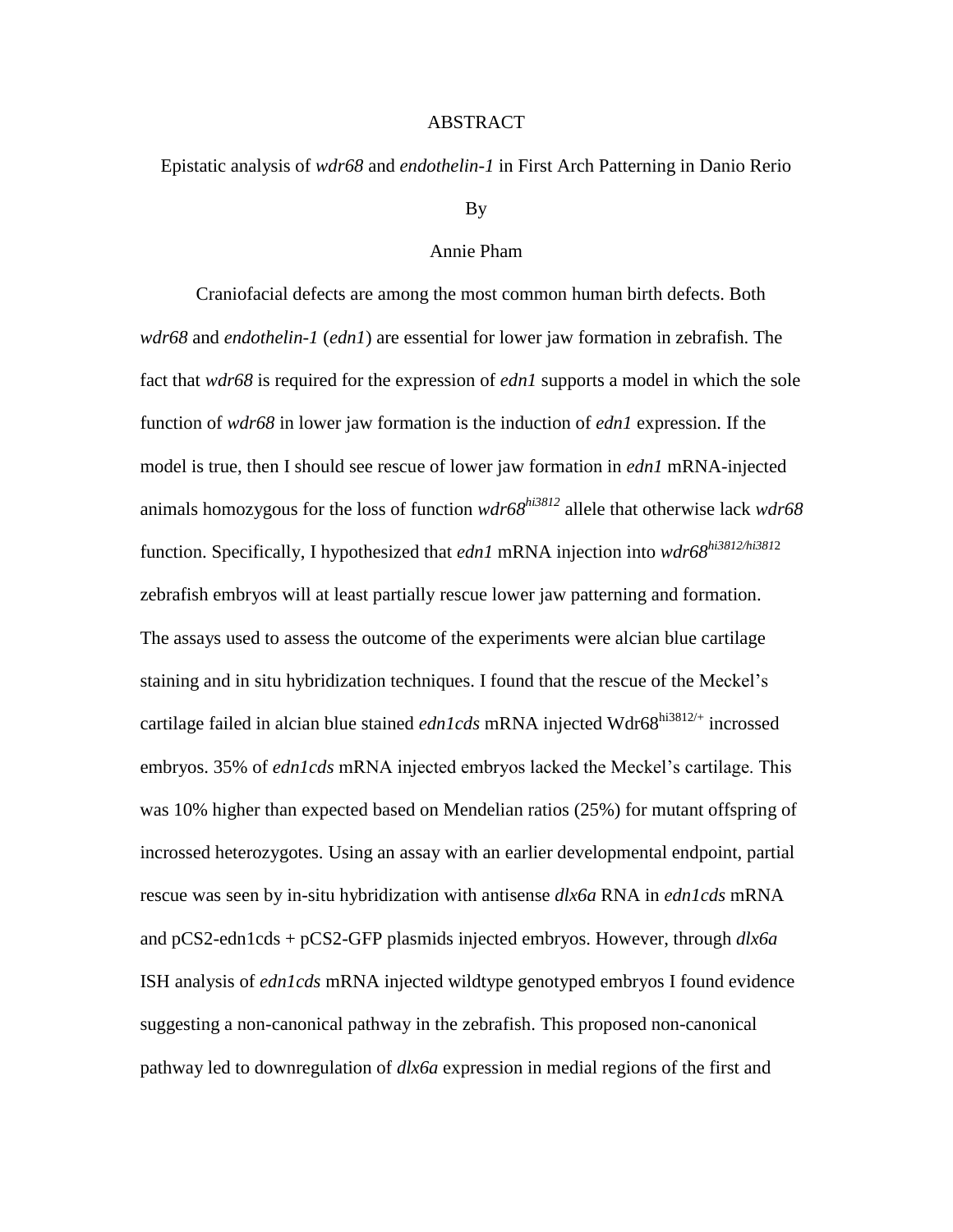second arches in *edn1cds* mRNA injected wildtype genotyped embryos. The noncanonical pathway was originally described in a subset of patients with Auriculocondylar Syndrome. Additional experiments are needed to confirm the proposed non-canonical pathway for Edn1 signaling in zebrafish. A greater understanding of Edn1 signaling events will improve understanding of deformities in human lower jaw formation, such as Auriculocondylar Syndrome.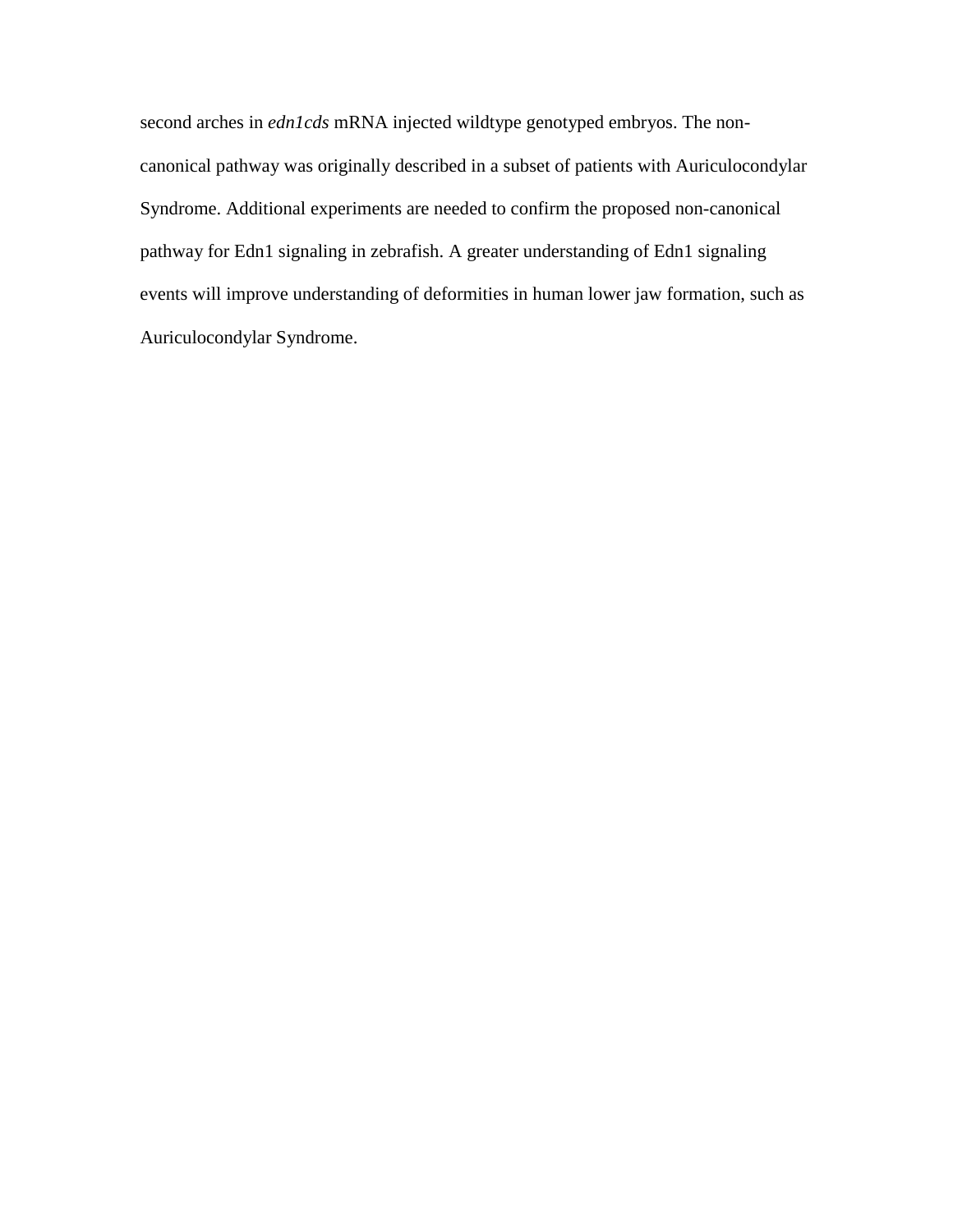<span id="page-17-0"></span>Theoretical Perspectives on Minimum Wage Legislation: Neoclassical,

Institutional, and Marxian

# By

#### Michael Pomirchy

Economists have debated minimum wages for several decades and still have not reached a consensus on the use of this policy tool. The literature on the minimum wage does not focus enough on evaluating theoretical models and estimates, which are important given their frequent use in discussions of this legislation. In particular, three major theoretical frameworks – Neoclassical, Institutional, and Marxian - have not yet been tested definitively in terms of their predictive power of minimum wage laws. Neoclassical theory encompasses the competitive labor model and predicts that increases in the minimum wage reduce employment among low-skilled or teenage workers, cuts on-the-job training, and leads to negative changes in other economic indicators. Institutionalism favors increasing the minimum wage because it bolsters aggregate demand, improves productivity, and mitigates the inequality of bargaining power between firms and workers. Finally, the Marxian tradition focuses on the changes in consumption and investment as well as the increased stability of the income distribution and employment level. This paper finds that, given an analysis of myriad empirical studies, the effect of the minimum wage on employment has been shown to be relatively modest; some studies suggest a negative effect, some show a positive effect, while some show no effect at all. On training, most studies find that the effect is non-existent. Studies on the impact on aggregate demand indicate that the effect, if any, is very modest, and this paper's own time-series analysis shows a statistically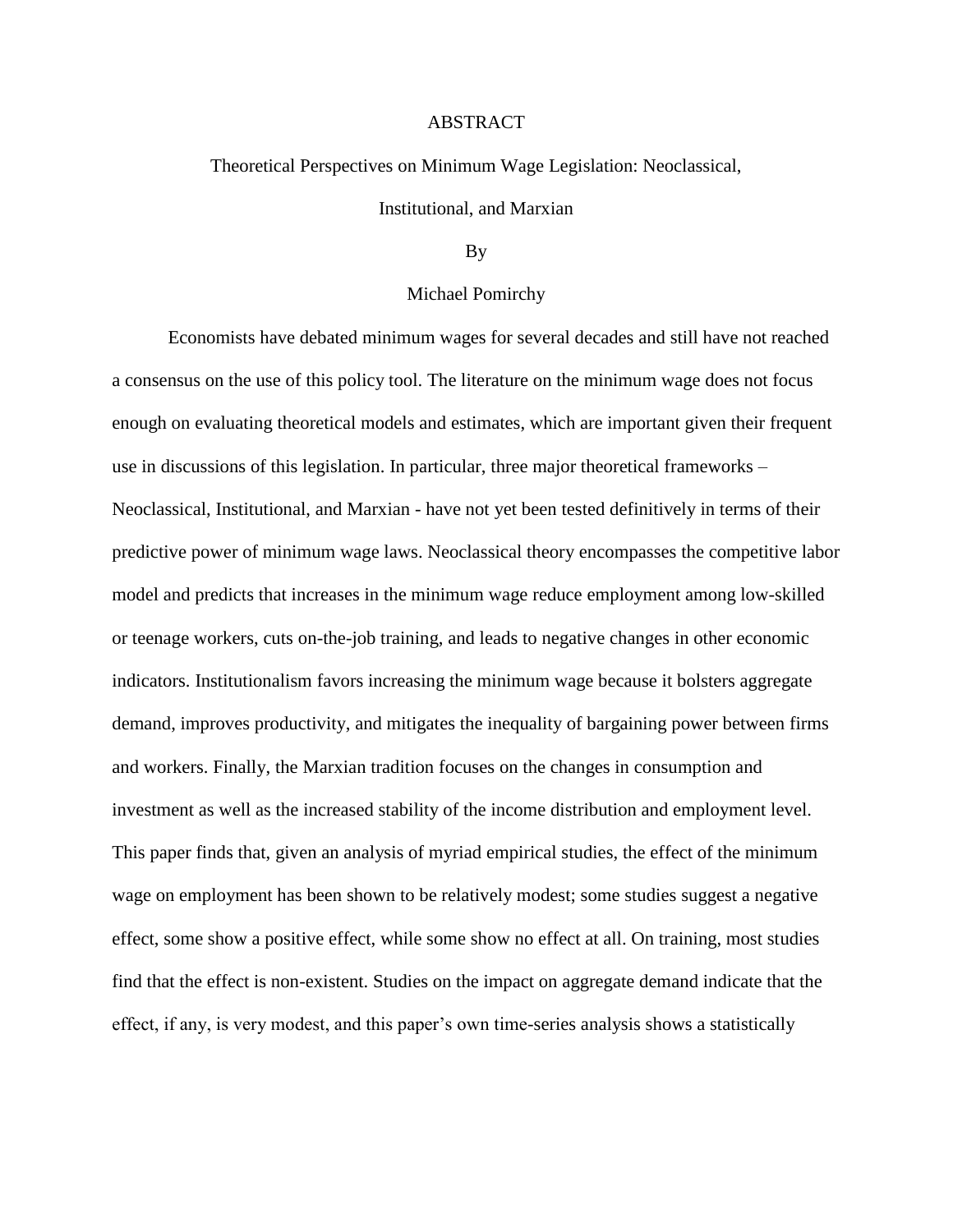insignificant relationship between minimum wages and GDP growth. Finally, the minimum wage has been shown to compress the income distribution and reduce inequality.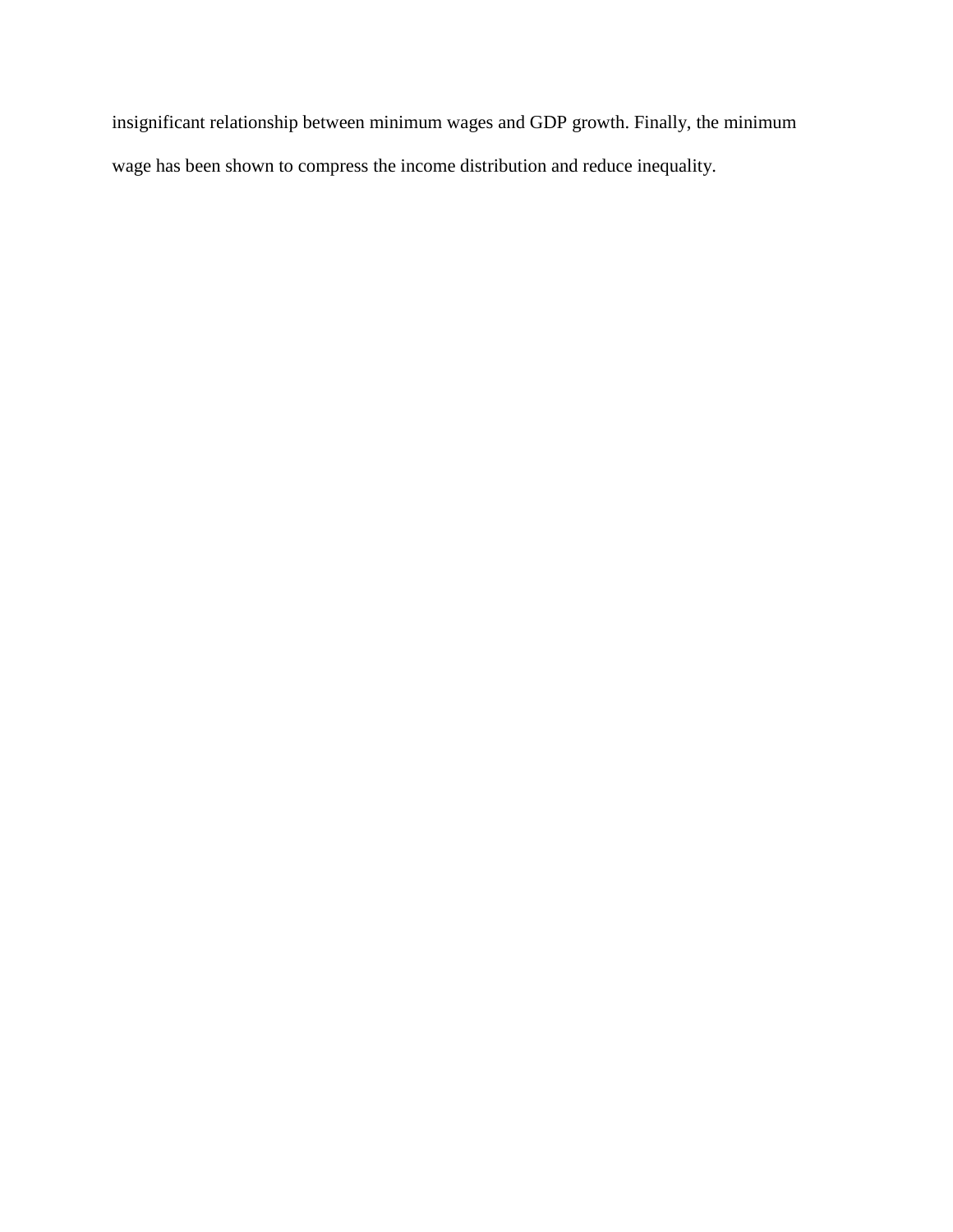<span id="page-19-0"></span>Tracing the Origin of Tuberculosis: An integrated paleopathological perspective By Susanna J. Sabin

A thesis presented to the faculty of the Honors College at California State University, Los Angeles in partial fulfillment of the requirements of the Honors College.

Los Angeles, CA

May 14, 2014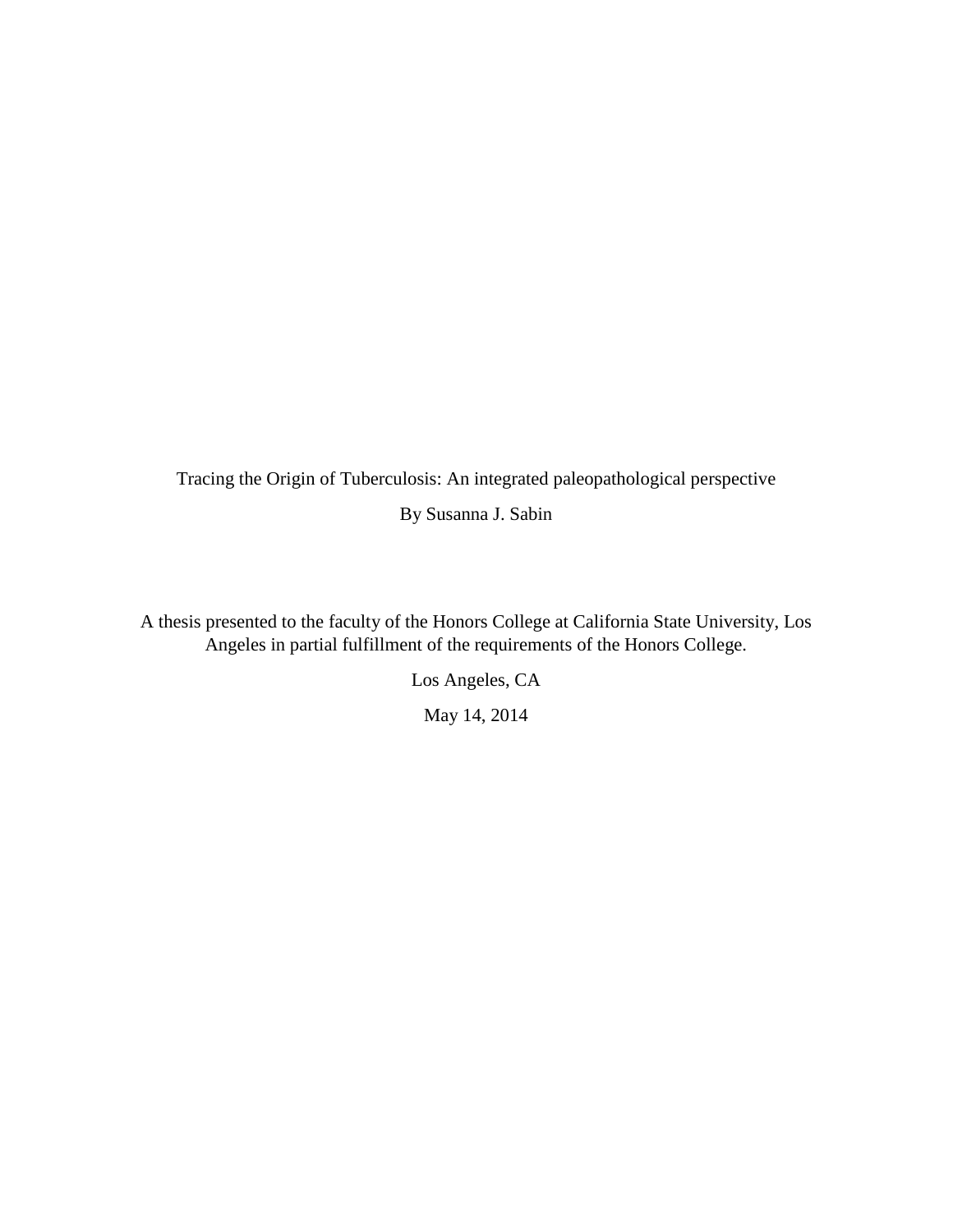Tuberculosis is arguably one of the most impactful diseases in human history, yet its origin in human populations is still poorly understood. In modernity, we see evidence of the coevolutionary relationship between humans and the organisms that cause tuberculosis in the emergence of drug-resistant strains of the pathogen. Given our long-standing relationship with the disease, it is plausible that there is more evidence of co-evolutionary impact in the past. A long-standing hypothesis of the emergence of tuberculosis in human populations is that shortly after the domestication of cattle, the bovine species of tuberculosis, *Mycobacterium bovis,*  underwent genetic change to become a contagious pathogen for humans. The group-living that is associated with cattle domestication allowed the new pathogen, *Mycobacterium tuberculosis,* to establish a viable reservoir within the human species. This researcher has found, however, that little evidence exists in support of this hypothesis. Numerous paleopathological and biochemical studies have been conducted in an attempt to elucidate the circumstances surrounding the coevolutionary relationship between humans and the pathogens that cause tuberculosis. However, only incomplete evidence for a comprehensive hypothesis of the emergence of tuberculosis in human populations has been gathered. This researcher has surveyed these studies and evaluated the disjointed evidence to yield an integrated perspective of the origins of tuberculosis. This researcher has analyzed studies in pathological skeletal morphology, ancient DNA analysis, and modern genetic mapping to produce an up-to-date geographic and temporal "map" of the coevolutionary relationship between *Homo sapiens* and members of the *Mycobacterium tuberculosis* complex extending back to our origins as a species in East Africa. This "map" will depict the known presence of tuberculosis in the prehistoric/ancient world. Accompanied by this evaluation of evidence and suggested hypothesis are recommendations for future research into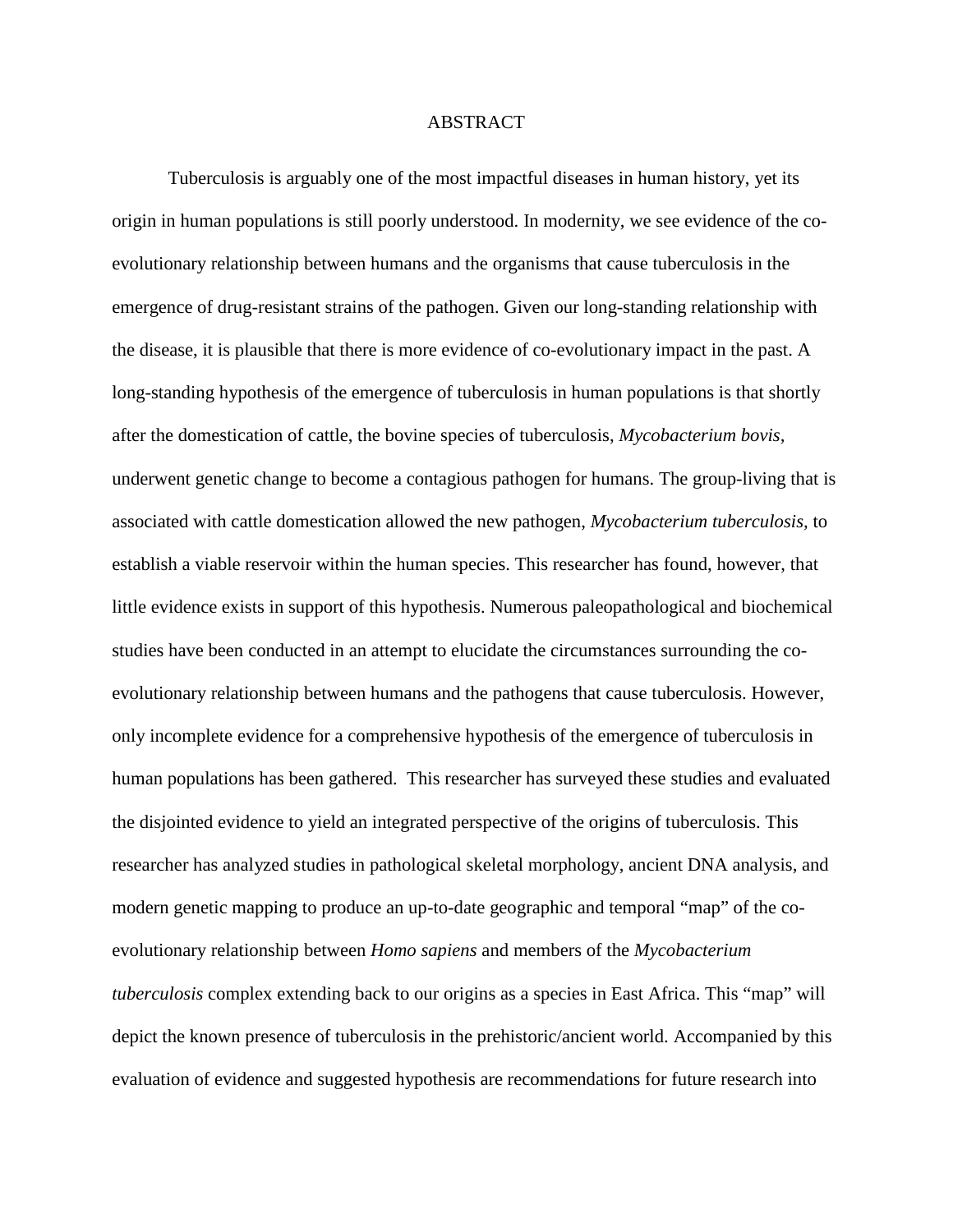this topic. These include pursuing research questions from an integrated perspective, which refers to the utilization of all available, relevant knowledge to solve a given problem, and more thoroughly communicating with fellow researchers of the topic across disciplines, so knowledge is built on knowledge. The findings of future research in this area have immense potential for enlightening our understanding of the genetic make-up of the *Mycobacterium tuberculosis*  complex and its importance to modern medicine. This investigation provides information will assist modern health professionals in interpreting the evolutionary mechanisms of tuberculous pathogens and reveals paths for future research into the relationship between tuberculosis and humans.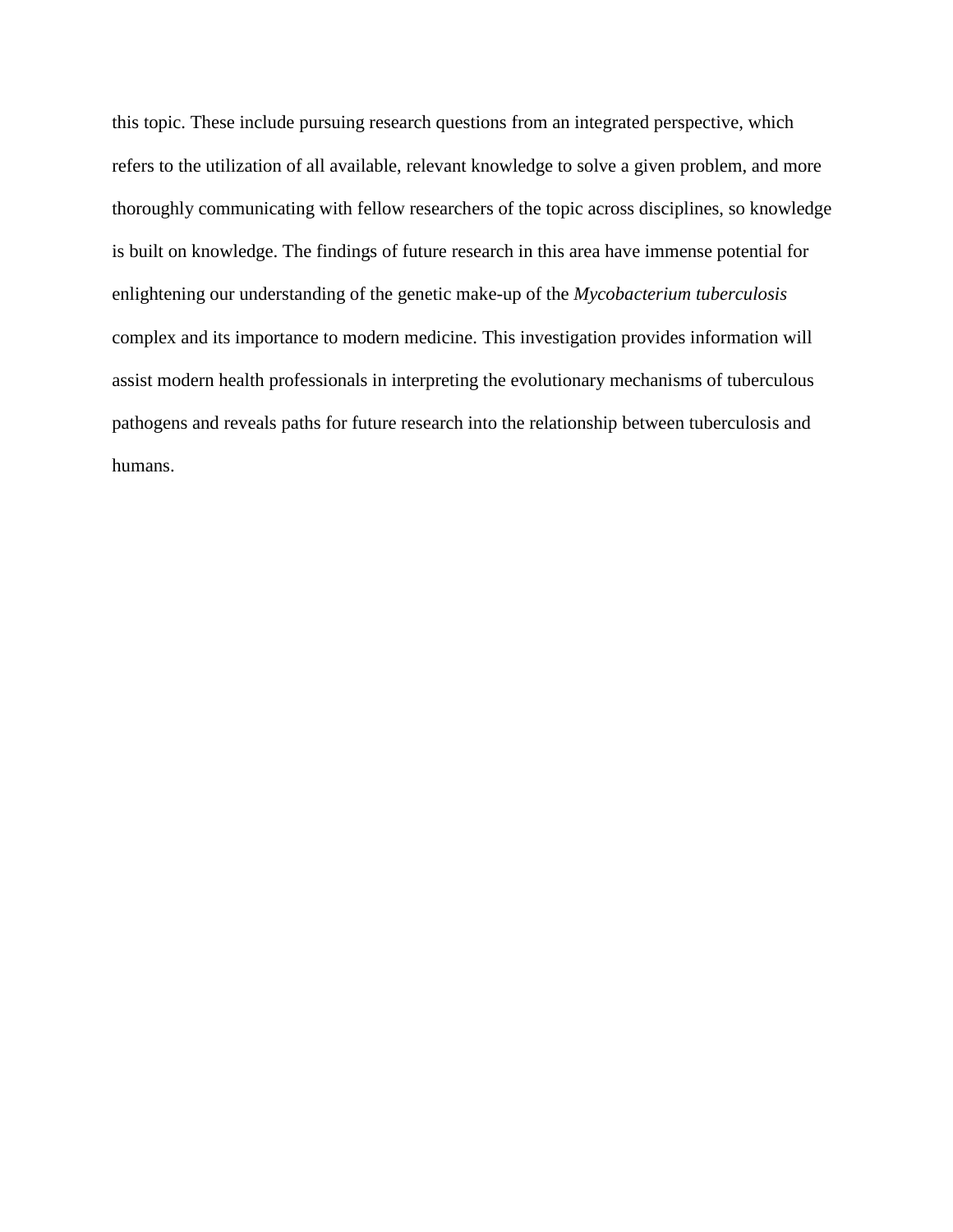# <span id="page-22-0"></span>**Effects of Music Tempo on Resistance Training Performance**

#### By

## Ivan Serrano

Music has a constant presence in everyday life. Research has shown a positive relationship with music as an ergogenic aid in aerobic exercise. However, less research exists on the relationship between music and resistance training. The purpose of this study was to examine the relationship between music tempo and resistance training work output. Ten college-aged participants (5 male/5 female, age  $22\pm3$  years) took part in the study. Criteria for participation included at least 6 months of previous or current resistance training experience. Baseline testing included 1 Repetition Max tests for the Bench Press and Leg Press. The next two weeks consisted of one day a week of 3 sets of 30 second reps, at 75% of their 1RM for Bench and Leg Press. Participants had 2 minutes of rest in between sets. Participants listened to playlists of their reported favorite genre of music (Hip-Hop/Rap, Rock, Country, Classical/Jazz). The order of the tempos were randomly assigned for each week, varying between a high and low tempo playlist. Results showed no significant difference between genre selection and work output in any of the conditions (bench low  $p < 0.66$ , bench high  $p < 0.42$ , leg low  $p < 0.41$ , leg high  $p <$ 0.96). There was also no significant difference between tempos and work output on bench or leg press (p< 0.89, p< 0.67) respectively. However, males showed a significantly greater output than females when listening to a low tempo playlist ( $p=$ 0.009). Future research is needed to better understand the mechanism behind this finding.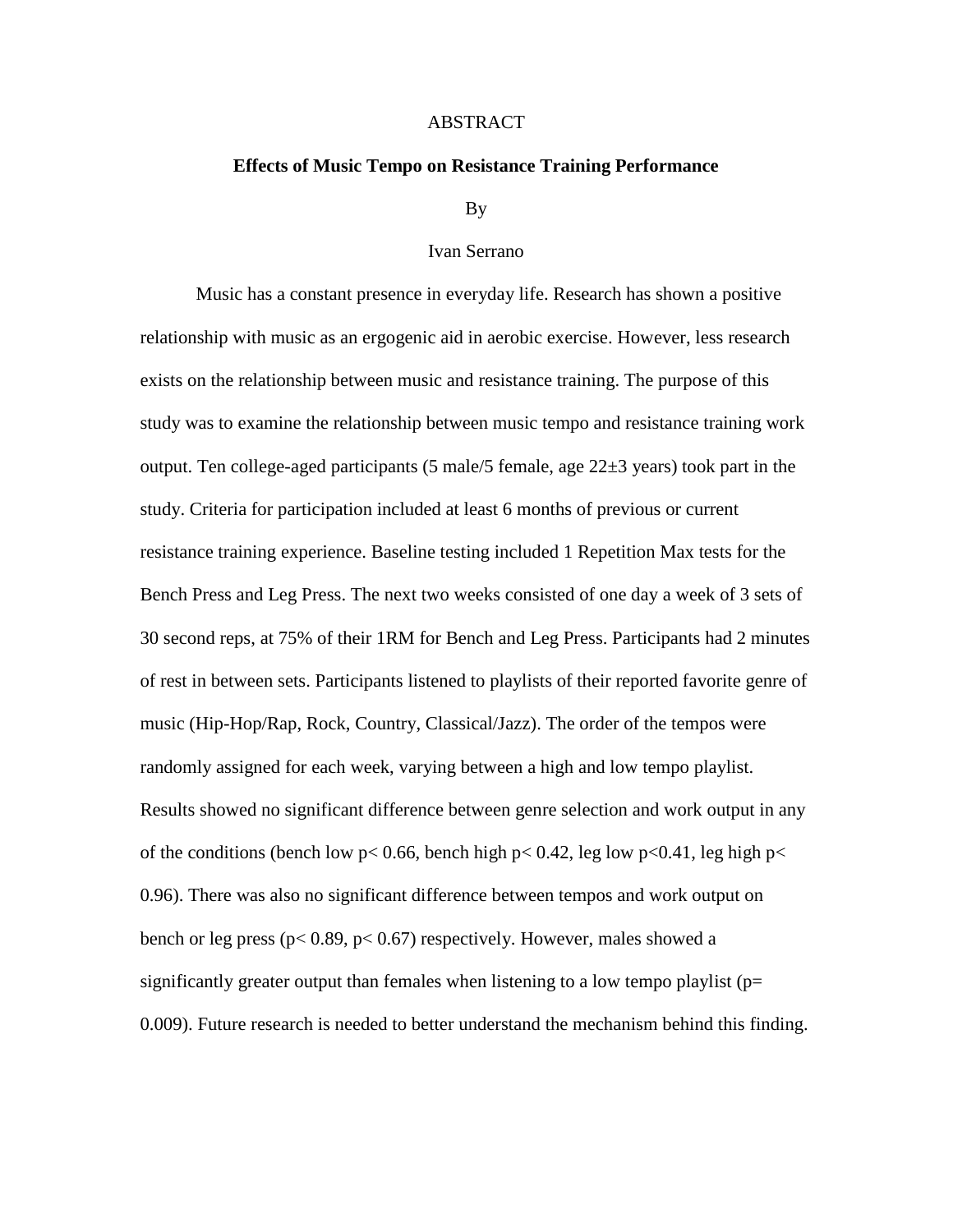# <span id="page-23-0"></span>**DETERMINING WHETHER WDR68 IS REQUIRED FOR**

# **BMP SIGNALING IN THE 293T CELL LINE**

#### By

# Tatiana Pauline Vela

In vertebrates, the bone morphogenic protein (Bmp) pathway is important for the specification and migration of neural crest cells and facilitates craniofacial development. The Bmp signaling cascade functions through several members of the mothers against decapentaplegic protein family (Smads) to relay cell-surface receptor signals to the nucleus to promote transcription. The Smad1, Smad5, and Smad8 (Smad1/5/8) transcription factors function by binding to DNA along with other DNA binding factors and co-factors. WD40-repeat domain protein 68 (Wdr68) is also an important factor in craniofacial development and has previously been identified as a Smad2/3 interactor in a tandem affinity purification assay. Although Wdr68 does not contain DNA binding domains, it localizes within the cell nucleus to the promoter regions of target genes. Wdr68 is also known to interact with Homeodomain-Interacting Protein Kinase 2 (HIPK2) that, in turn, binds to Smad1, 2, and 3. Thus, we speculate a model in which a Wdr68-containing complex modulates BMP signaling responses perhaps through interactions with Smad1/5/8. Specifically, we hypothesize that Wdr68 is required for BMP signaling. To determine whether Wdr68 modulates Bmp signaling, we use a BMPresponsive reporter (BRE-luc) in a dual luciferase assay to measure Bmp responses in a human keratinocyte (293T) cell line with either normal or reduced levels of Wdr68